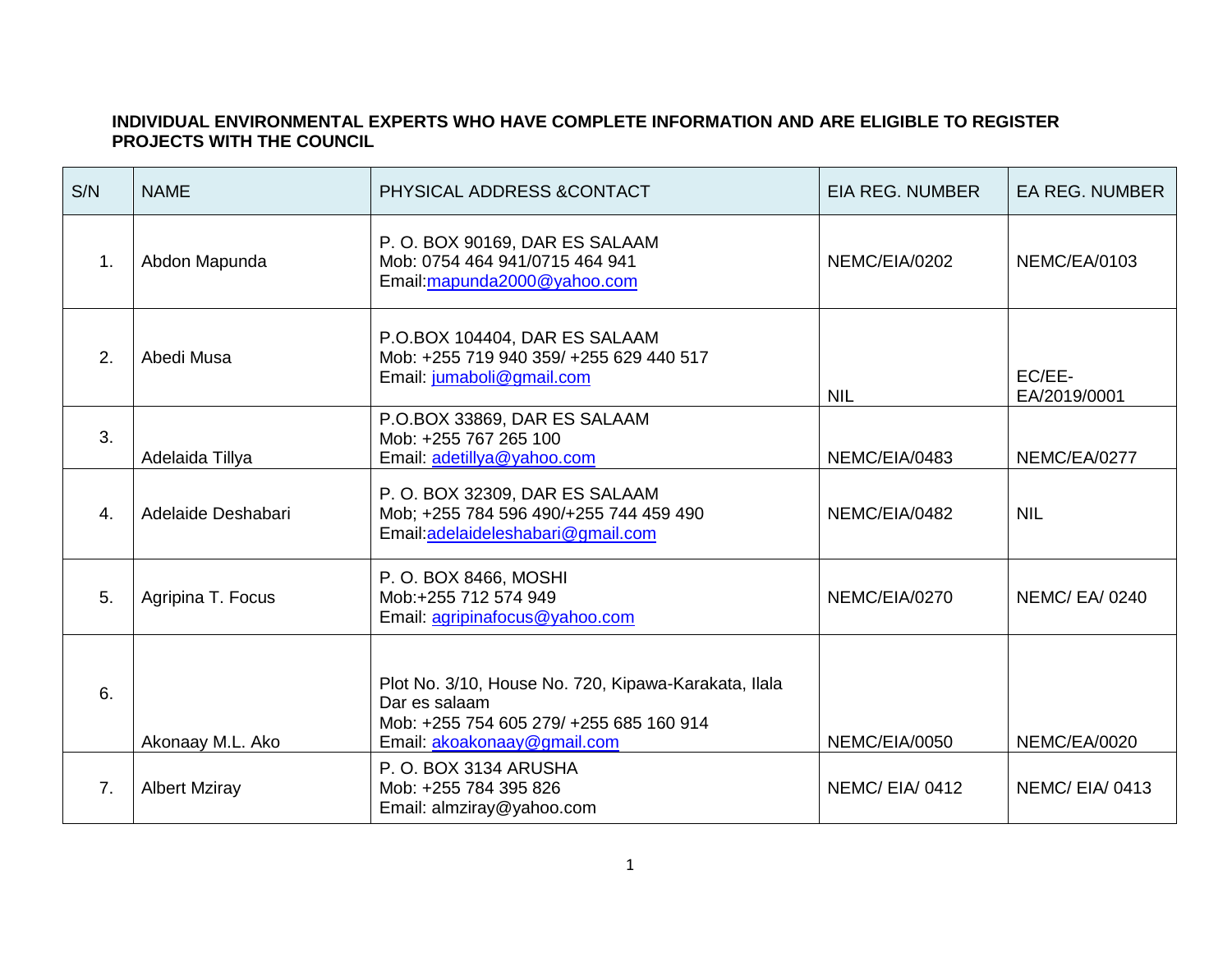| S/N | <b>NAME</b>            | PHYSICAL ADDRESS & CONTACT                                                                                                        | <b>EIA REG. NUMBER</b> | <b>EA REG. NUMBER</b> |
|-----|------------------------|-----------------------------------------------------------------------------------------------------------------------------------|------------------------|-----------------------|
| 8.  | Alex a Ng'asi          | Nicolina Mtatatifikolo, Mbezi Juu, Mbezi juuu Darajani<br>mtaa, House No. 1381 DAR ES SALAAM<br>Mob:<br>Email:                    | NEMC/EIA/0049          | NEMC/EA/0137          |
| 9.  | Ally Abdallah Athumani | P.O.BOX 12269. DAR ES SALAAM<br>Mob: +255 652 466 081<br>Email: allyabdallah29@gmail.com                                          | EC/EE-EIA/2018/0045    | <b>NIL</b>            |
| 10. | Ally S. Mng'agi        | P.O.BOX 65502, DAR ES SALAAM<br>Mob: +255 758 454 225<br>Email; mngagia@gmail.com                                                 | NEMC/EIA/0584          | <b>NIL</b>            |
| 11. | Ally Said Sultan       | Plot No. 66/42, Ungoni Kipande Street, P. O. Box<br>104404 DAR ES SALAAM<br>Mob: +255 659 766 089<br>Email: sultanyally@gmail.com | NEMC/EIA/0479          | <b>NIL</b>            |
| 12. | Ally Salim             | P.O.BOX 175, SENGEREMA, MWANZA<br>Mob:(+255) 754 432 400, 784998202,678 003134<br>Email: ally.salim@gmail.com                     | NEMC/EIA/0396          | NEMC/EA/0278          |
| 13. | Amour Ally Kombo       | P.O.BOX 21977, DAR ES SALAAM<br>Mob: +255 756 500 774<br>Email: ally.amour@yahoo.com                                              | NEMC/EIA/0283          | <b>NIL</b>            |
| 14. | Andrew Lazaro          | P.O.BOX 12519, DAR ES SALAAM<br>Mob:+255 715 105 577<br>Email: andylazaro19@gmail.com                                             | EC/EE-EIA/2018/0002    | <b>NIL</b>            |
| 15. | Anna Stephen Mremi     | Water Institute, University Road, P. O. Box 35059, DAR<br><b>ES SALAAM</b><br>Mob: +255 757 522 820<br>Email: annest85@yahoo.com  | NEMC/EIA/0582          | NEMC/EA/0241          |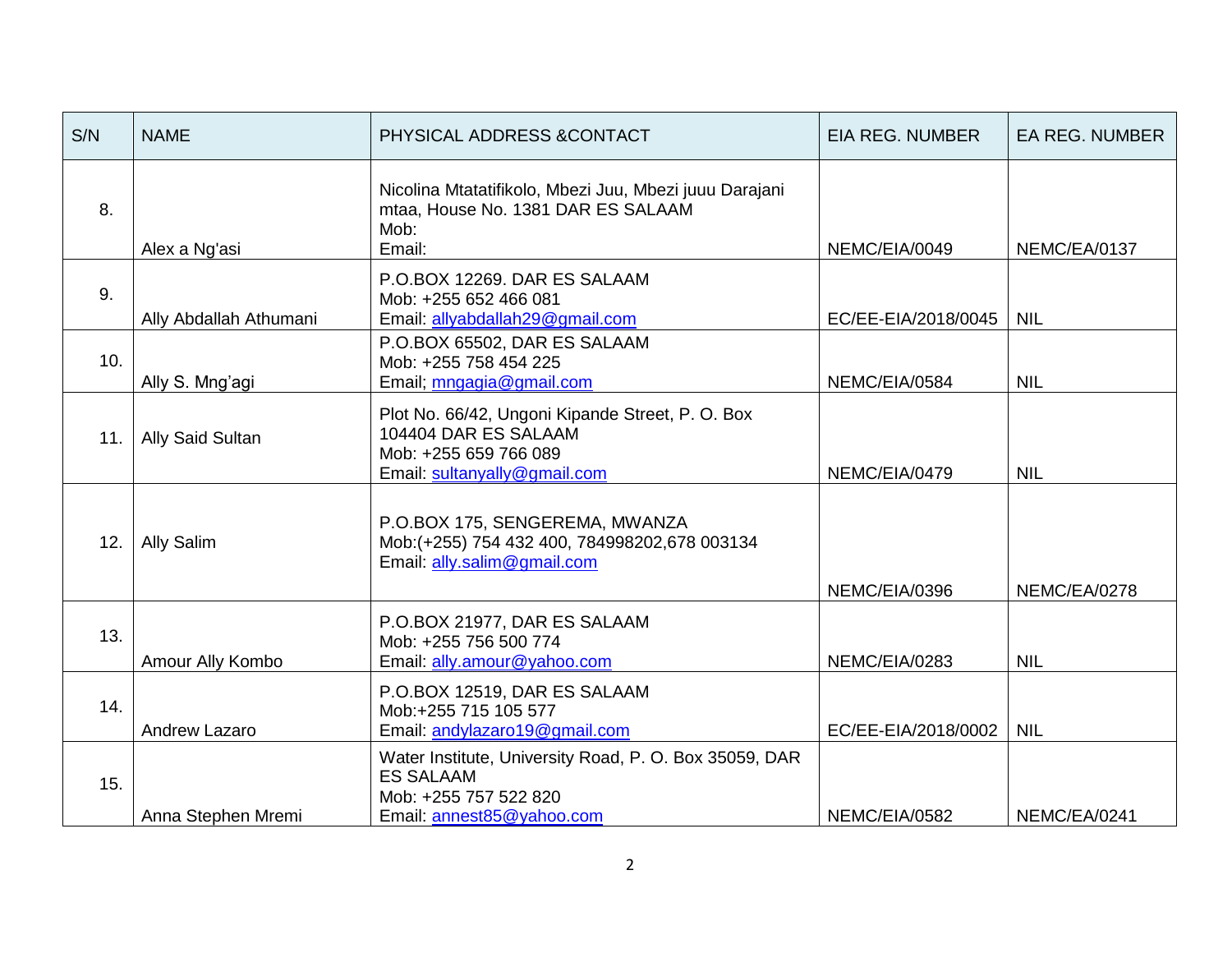| S/N | <b>NAME</b>              | PHYSICAL ADDRESS & CONTACT                                                                                                                                                                                                   | <b>EIA REG. NUMBER</b> | <b>EA REG. NUMBER</b> |
|-----|--------------------------|------------------------------------------------------------------------------------------------------------------------------------------------------------------------------------------------------------------------------|------------------------|-----------------------|
| 16. | Arbogasti Isidori Kanuti | <b>Ardhi University</b><br>Mob: +255 752 626 770<br>Email: arbogastik@yahoo.com                                                                                                                                              | NEMC/EIA/0403          | <b>NIL</b>            |
| 17. | Aziz Abbu                | Farm No. 268, Maweni Mtaa, Mjimwema ward (Boud<br>Jumbe Blocks) Opp. Kigamboni Municipal Council<br>Offices P.O. Box 36025 DAR ES SALAAM<br>Mob: +255 713/784<br>770 559<br>Email: aziz.abbu@gmail.com or abbu_azz@yahoo.com | NEMC/EIA/0111          | NEMC/EA/0107          |
| 18. | Bahati Amon Masaka       | P.O.BOX 11045, DAR ES SALAAM<br>Mob: +255 766 146 975<br>Email: bahatimasaka29@gmail.com                                                                                                                                     | <b>NIL</b>             | EA                    |
| 19. | <b>Berlison Andrew</b>   | P.O.BOX 3939, DAR ES SALAAM<br>Mob: +255 715 753 075<br>Email: berlins04@gmail.com                                                                                                                                           | NEMC/EIA/0114          | <b>NEMC/EA/0108</b>   |
| 20. | Chako Meng'eng'a Mollel  | P.O.BOX 79567, DAR ES SALAAM<br>Mob:+255 673 407 055<br>Email: chakonaisu@gmail.com                                                                                                                                          | NEMC/EIA/0433          | <b>NIL</b>            |
| 21. | Colleta Kyaitela         | Mbezi Luis P.O. Box 35670 DAR ES SALAAM<br>Mob: +255 758 209 732<br>Email: kcolleta@gmail.com                                                                                                                                | NEMC/EIA/0298          | <b>NEMC/EA/0144</b>   |
| 22. | Colman S. Massawe        | P.O. BOX 42726 DAR ES SALAAM<br>Mob: 0718 558 111<br>Email: colman.mamboma@yahoo.com                                                                                                                                         | NEMC/EIA/0530          | NEMC/EA/0248          |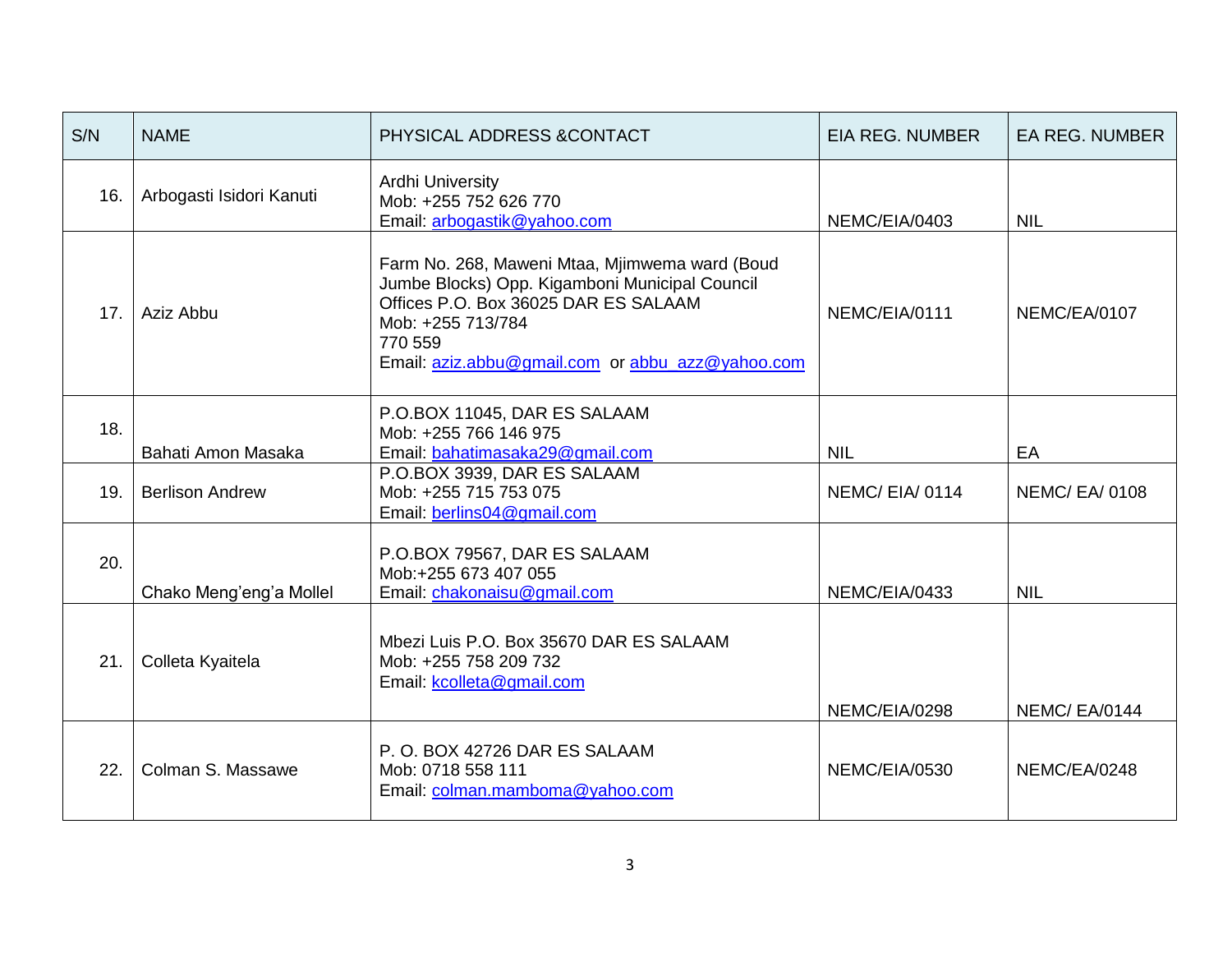| S/N | <b>NAME</b>               | PHYSICAL ADDRESS & CONTACT                                                                                                                                                           | <b>EIA REG. NUMBER</b> | <b>EA REG. NUMBER</b> |
|-----|---------------------------|--------------------------------------------------------------------------------------------------------------------------------------------------------------------------------------|------------------------|-----------------------|
| 23. | <b>Daniel Lucas</b>       | Wazo Street, Tegeta Kinondoni, P.O.Box 21522, DAR<br><b>ES SALAAM</b><br>Mob: +255 768 636 735<br>Email: daniellucas25@yahoo.com                                                     | NEMC/EIA/0532          | <b>NIL</b>            |
| 24. | Daniel Mwakolo            | P.O. BOX 70812 DAR ES SALAAM<br>Mob: +255 753 258 690<br>Email: mwakolodaniel@yahoo.com                                                                                              | NEMC/EIA/0300          | <b>NIL</b>            |
| 25. | Deogratius Lyimo          | P. O. Box 2435, MBEYA<br>Mob: +255 657 497 929/ +255 629 793 026<br>Email: lyimo4deogratius@gmail.com                                                                                | EC/EE-EIA/2018/0006    | <b>NIL</b>            |
| 26. | Dr. Alphonce Yustin Tiba  | Stimulus Worldwide Development Consult; First Floor,<br>Room 6, Kibo Commercial Complex Tegeta.<br>P.O.BOX 67441, DAR ES SALAAM.<br>Mob:+255 746 076 355<br>Email: ayutiba@gmail.com | NEMC/EIA/0107          | NEMC/EA/0048          |
| 27. | Dr. Fadhila H. A. Khatibu | Plot No. 166, Block 1, Mtoni Kijijichi, Mgeninani Ward,<br>Temeke Municipality P.O. Box 5366 DAR ES SALAAM<br>Mob:+255 784 306 156<br>Email: fhemedali@yahoo.com                     | NEMC/EIA/0568          | <b>NIL</b>            |
| 28. | Dr. Jasper Nathan Ijumba  | P.O.BOX 447 ARUSHA<br>Mob: +255 784 361 597/+255 754 361 597<br>Email: jasperijumba@gmail.com                                                                                        | NEMC/EIA/0217          | <b>NIL</b>            |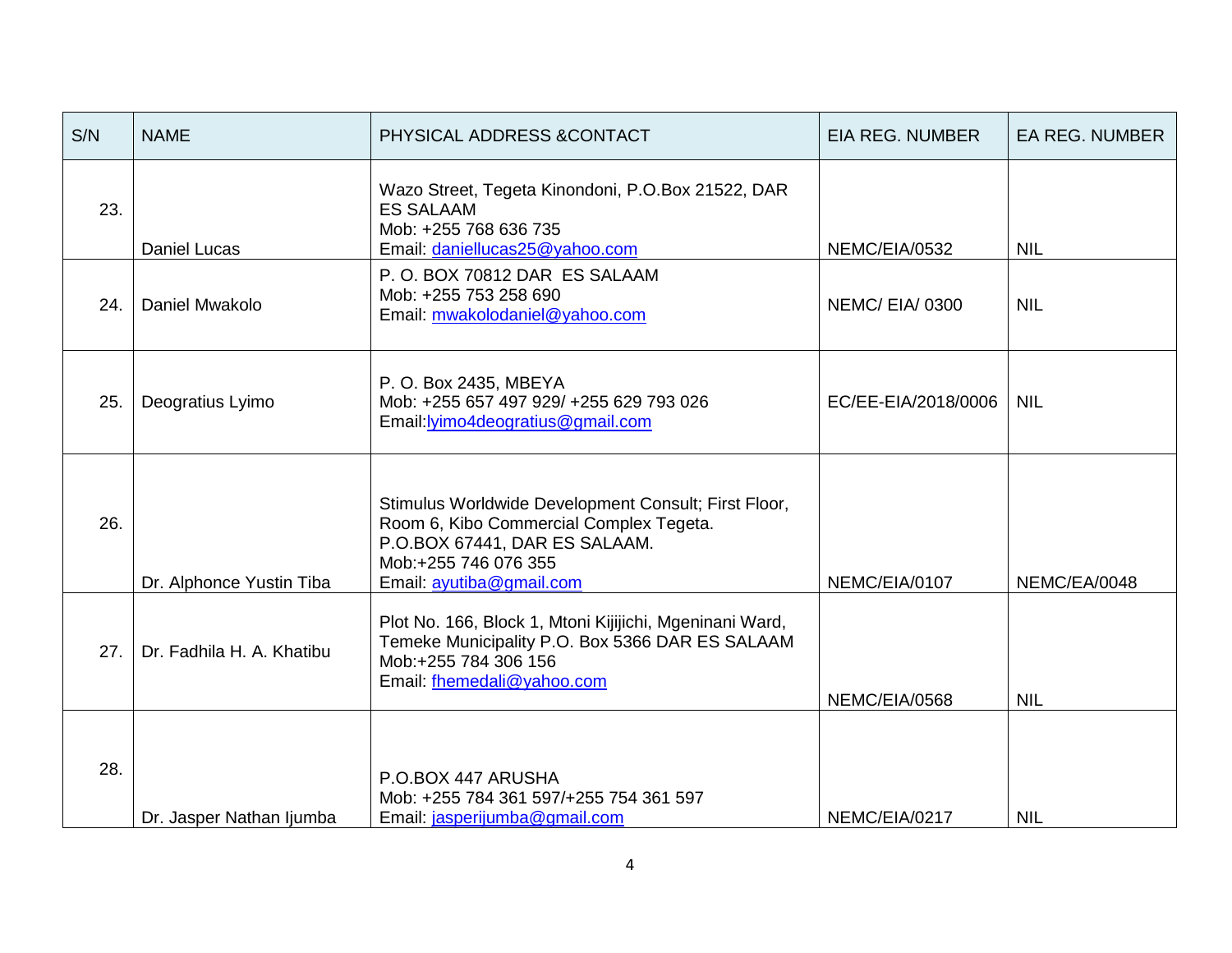| S/N | <b>NAME</b>                | PHYSICAL ADDRESS & CONTACT                                                                                                                | <b>EIA REG. NUMBER</b>     | <b>EA REG. NUMBER</b> |
|-----|----------------------------|-------------------------------------------------------------------------------------------------------------------------------------------|----------------------------|-----------------------|
| 29. | Dr. Julius Elias Daudi     | TIRDO Complex, Kimweri Avenue Plot No 1409/5, P.O.<br>Box 23235 Msasani, DAR ES SALAAM<br>Mob:+255 715 816 085<br>Email: animoj@yahoo.com | NEMC/EIA/0160              | <b>NEMC EA/0031</b>   |
| 30. | Dr. Juma Mohamed           | Mlimani Tower. 8th Floor, Sam Nujoma Road, P. O. Box<br>72235, DAR ES SALAAM<br>Mob: +255 784 760 076<br>Email: matindana@udsm.ac.tz      | NEMC/EIA/0306              | NEMC/EA/0147          |
| 31. | Dr. Lugano Wilson          | P.O.Box 22125 Sam Nujoma Road, DAR ES SALAAM<br>Mob:0766 711 056/0715 771 056<br>Email: luganowilson@gmail.com                            | NEMC/EIA/0249              | <b>NIL</b>            |
| 32. | Dr. Willison K. Mutagwaba  | P.O.BOX 77894, DAR ES SALAAM                                                                                                              | NEMC/EIA/0022              | NEMC/EA/0012          |
| 33. | Dr. Yohana Enock Mtoni     | P.O.BOX 163154 DAR ES SALAAM<br>Mob:+255 787 851 562<br>Email: mtoni.yohana@gmail.com                                                     | NEMC/EIA/0422              | <b>NEMC/EA/0200</b>   |
| 34. | <b>Edson Robert</b>        | P.O. BOX 63051, DAR ES SALAAM<br>Mob: +255 763 900 960<br>Email: edsondygaye@gmail.com                                                    | EC/ EE- EIA/ 2018/<br>0012 | <b>NEMC/ EA/ 0282</b> |
| 35. | <b>Edward Paul Kiringo</b> | P.O.BOX 11099, DAR ES SALAAM<br>Mob:+255 758 847 426<br>Email: e.paul46@yahoo.com /e.kiringo@gmail.com                                    | NEMC/EIA/0424              | <b>NEMC/EA/0255</b>   |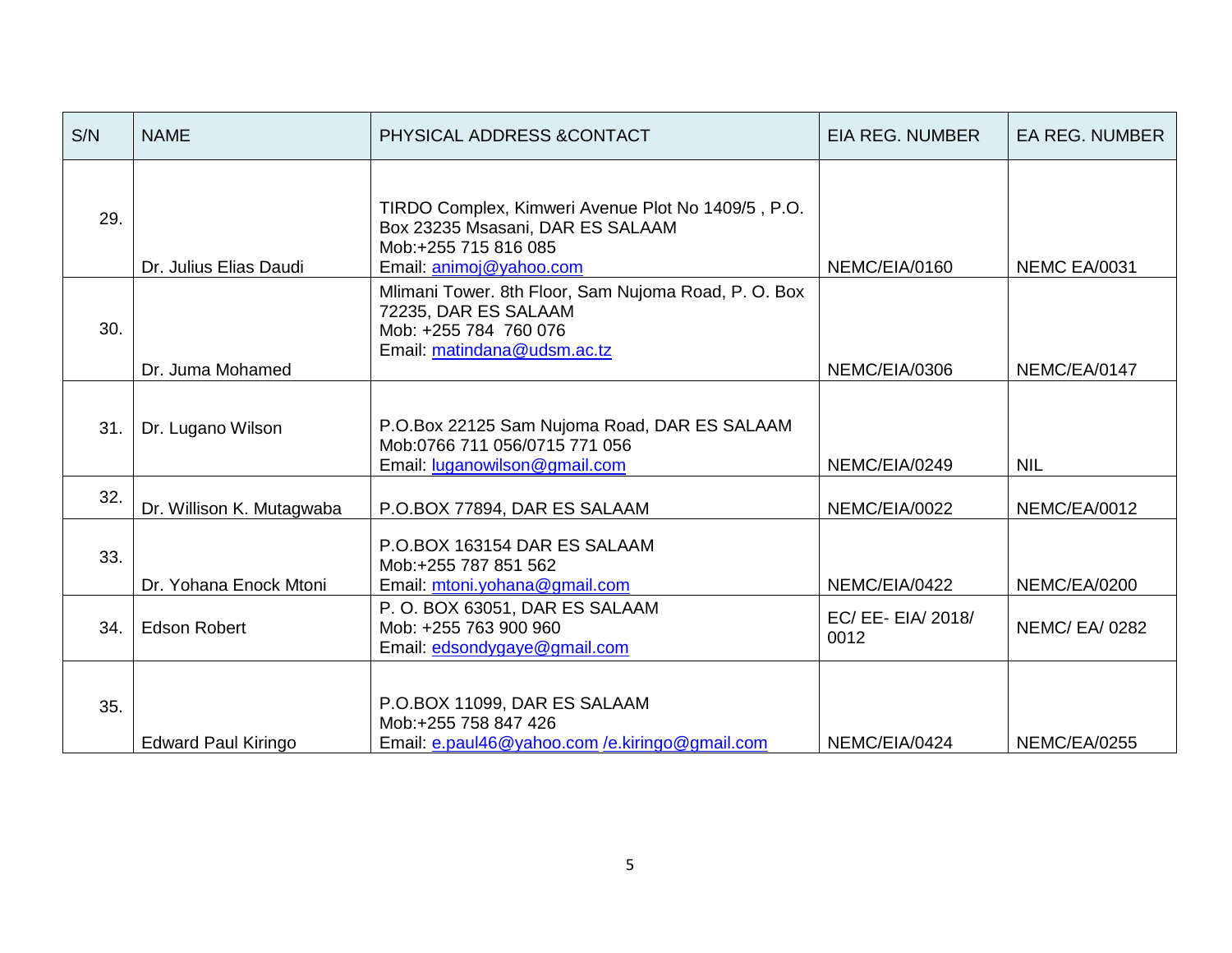| S/N | <b>NAME</b>                | PHYSICAL ADDRESS & CONTACT                                                                                                                       | <b>EIA REG. NUMBER</b> | <b>EA REG. NUMBER</b> |
|-----|----------------------------|--------------------------------------------------------------------------------------------------------------------------------------------------|------------------------|-----------------------|
| 36. | Edwiga Venance Temba       | P.OBOX 76111, DAR ES SALAAM<br>Mob: +255 713 785 268/+255 759 688 167<br>Email: edwigavenance@gmail.com<br>/edwigavenance@yahoo.com              | NEMC/EIA/0066          | NEMC/EA/0113          |
| 37. | <b>Eliud Mwambope</b>      | P.O. Box 4604 MBEYA.<br>Mob: +255 759 612 743<br>Email: mwambopeeliudi85@gmail.com                                                               | NEMC/EIA/0563          | <b>NIL</b>            |
| 38. | Emanuel John Panja         | P.O.Box 18059 DAR ES SALAAM<br>Mob: +255 752 256 869<br>Email: emmapanja@gmail.com                                                               | NEMC/EIA/0560          | <b>NEMC/EA/0283</b>   |
| 39. | <b>Emmanuel John Kessy</b> | University Road, Survey Area, P. O. Box 60132, DAR<br><b>ES SALAAM</b><br>Mob: +255 754 826 725<br>Email: Emmanuel.kessy@gmail.com               | NEMC/EIA/0223          | <b>NEMC/EA/0203</b>   |
| 40. | Endrewcus J. Masero        | P.O.BOX 760, MBEYA<br>Mob: 0768560308/0689430005/0718390164<br>Email: endrewcus@gmail.com                                                        | <b>NIL</b>             | NEMC/EA/0188          |
| 41. | Eng. Dennis Dismas         | Uchumi project building, plot No. 458B, P.O.BOX 35723,<br><b>DAR ES SALAAM</b><br>Mob: 0784 021 430/0717 938 610<br>Email: eng.dennisd@gmail.com | NEMC/EIA/0574          | NEMC/EA/0001          |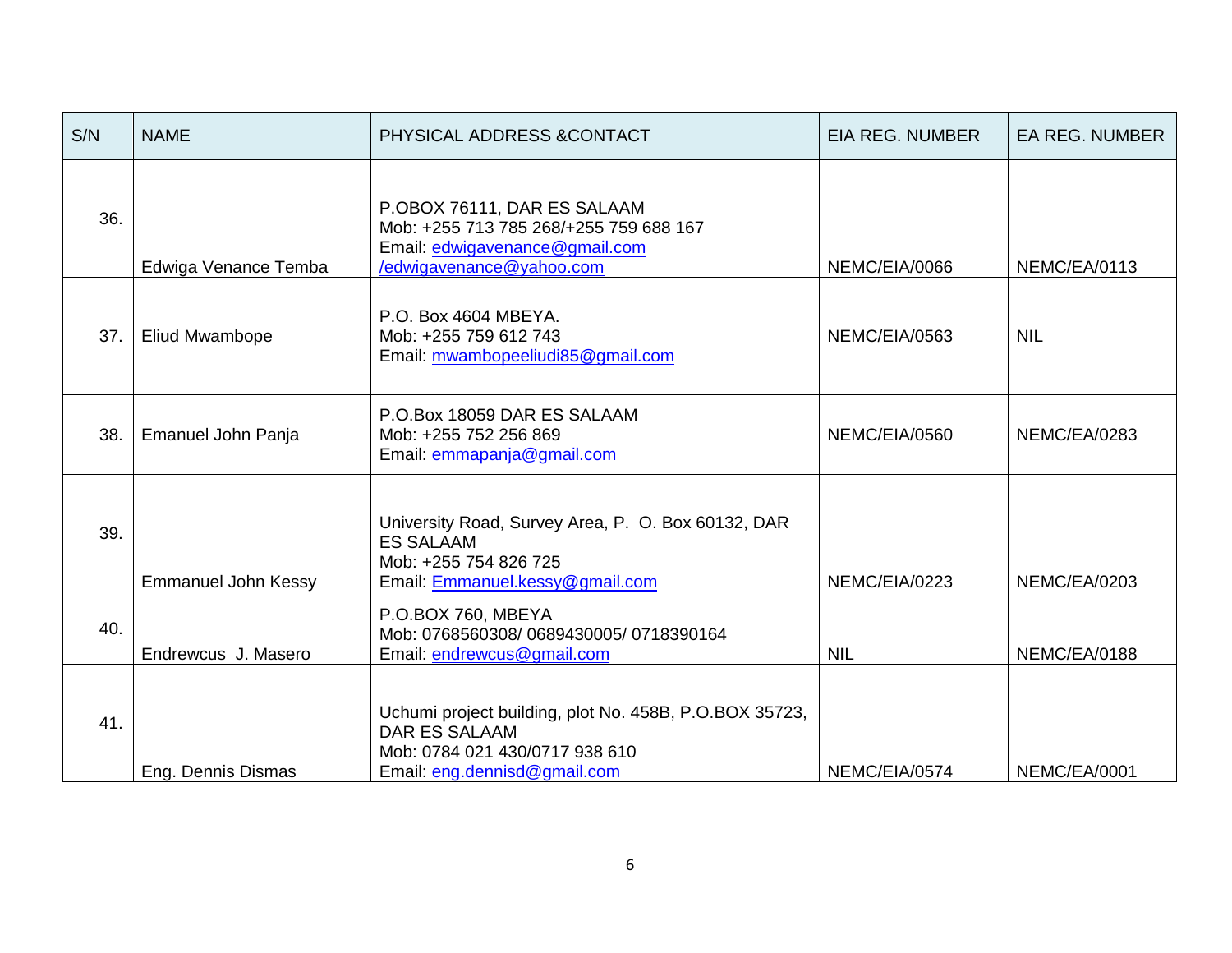| S/N | <b>NAME</b>            | PHYSICAL ADDRESS & CONTACT                                                                                                                                     | <b>EIA REG. NUMBER</b> | <b>EA REG. NUMBER</b> |
|-----|------------------------|----------------------------------------------------------------------------------------------------------------------------------------------------------------|------------------------|-----------------------|
| 42. | Eng. Ezekia Mtweve     | Uchumi project building, plot No. 458B, P.O.BOX 35723,<br><b>DAR ES SALAAM</b><br>Mob:+255 789 596 257<br>Email: engmtweve@gmail.com                           | NEMC/EIA/0556          | NEMC/EA/0073          |
| 43. | Eng. Hamza Rajabu      | Mtoni Mtongani, Temeke, Plot No. 122/1 Block C, P. O.<br>Box 72765 DAR ES SALAAM<br>Mob: +255 713 788 282<br>Email: hamzarajabu36@gmail.com                    | EC/EE-EIA/2018/0027    | <b>NIL</b>            |
| 44. | Eng. Isihaka Hamisi    | House No. 581, Plot No. 590, Block F, JKT Road,<br>Salasal A, P. O. Box 32408 DAR ES SALAAM<br>Mob:0713 713 902/0764 054 499<br>Email: isihakahamisi@gmail.com | NEMC/EIA/0340          | NEMC/EA/0165          |
| 45. | Eng. Lait Simukanga    | Kilimo Road, Kilimo II, temeke, P.O. Box 6668 DAR ES<br><b>SALAAM</b><br>Mob:<br>Email:                                                                        | NEMC/EIA/0032          | NEMC/EA/0207          |
| 46. | Eng. Nicholaus A Ntobi | P.O.BOX 14639, DAR ES SALAAM<br>Mob; +255 713 651 803 / +255 763 043 213<br>Email: nntobinalu@yahoo.com                                                        | NEMC/EIA/0137          | NEMC/EA/0024          |
| 47. | Eng. Sam R. Shemsanga  | P.O.BOX 6008, MOROGORO<br>Mob: +255 753 437 308<br>Email: samshemsanga@yahoo.com.uk                                                                            | NEMC/EIA/0321          | <b>NIL</b>            |
| 48. | Eng. Shabani Marijani  | P.O. BOX 35892, DAR ES SALAAM<br>Mob:+255 655 359 044<br>Email: marijaniicl@yahoo.com                                                                          | NEMC/EIA/0196          | NEMC/EA/00100         |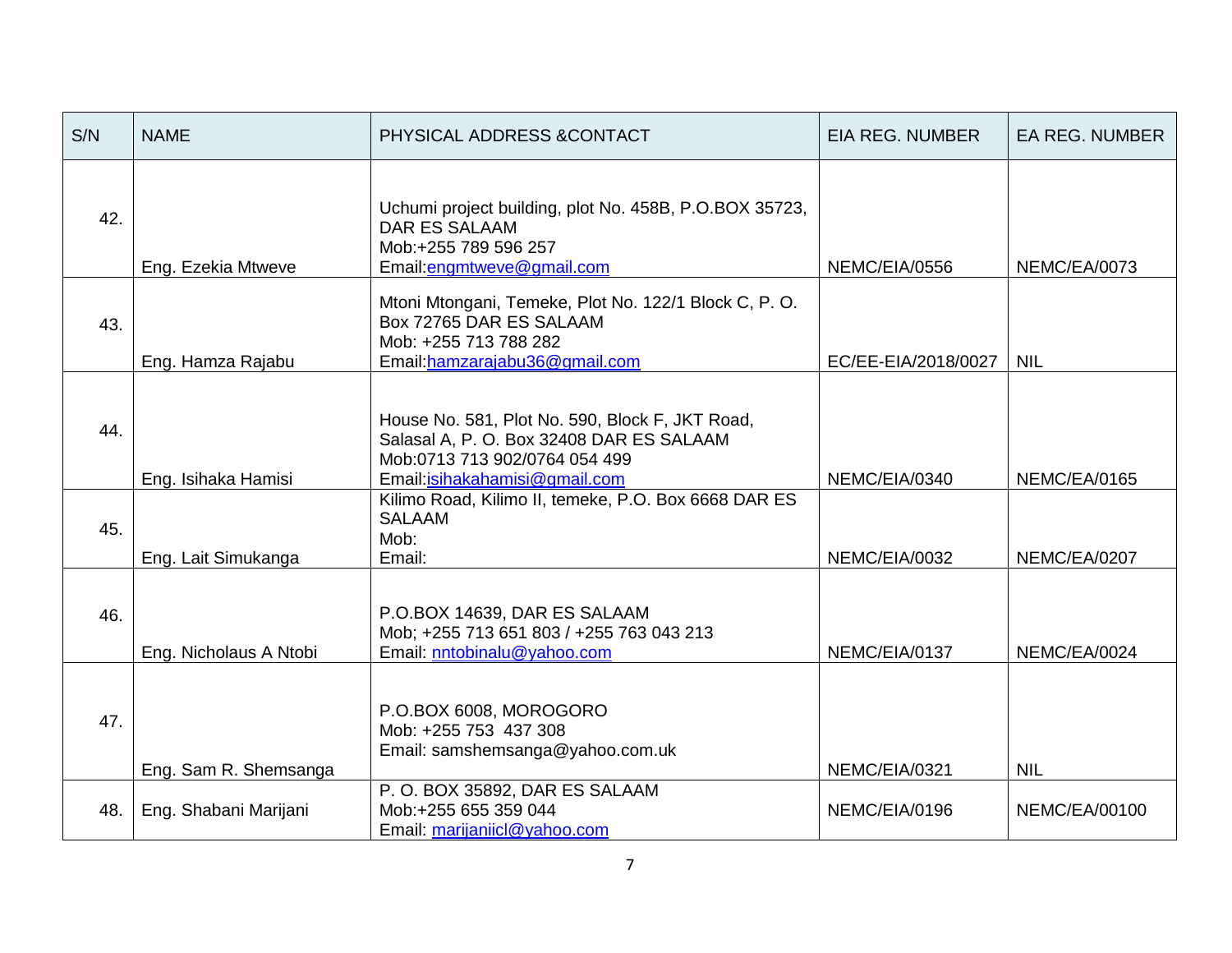| S/N | <b>NAME</b>           | PHYSICAL ADDRESS & CONTACT                                                                                                                      | <b>EIA REG. NUMBER</b> | <b>EA REG. NUMBER</b>  |
|-----|-----------------------|-------------------------------------------------------------------------------------------------------------------------------------------------|------------------------|------------------------|
| 49. | Erick Samson          | P.O. BOX 104404, DAR ES SALAAM<br>Mob:+255 714 737 537 /+255 756 177 687<br>Email: ericksamson78@gmail.com                                      | NEMC/EIA/0437          | <b>NEMC/ EA/ 0257</b>  |
| 50. | Everlyn Estomiah Swai | P.O.BOX 7740 MWANZA<br>Mob:+255 714 185 758<br>Email: eveesto11@gmail.com                                                                       | EC/EE-EIA/2018/0015    | <b>NIL</b>             |
| 51. | Ezekiel S.Matondo     | Kilungule Bunju A P.O. Box 32533 Kinondoni DAR ES<br><b>SALAAM</b><br>Mob: +255 713 060 410<br>/+255 688 060 410<br>Email: sosyjunior@gmail.com | NEMC/EIA/0326          | NEMC/EA/0210           |
| 52. | Fanuel Mahenge        | P.O.BOX 11098, MWANZA.<br>Mob:+255 719 096 672/+255 757 943 139<br>Email: fanuelmahenge@gmail.com                                               | EC/EE-EIA/2018/0017    | EC/EE-<br>EA/2018/0004 |
| 53. | Feada Henry Magesa    | P.O.BOX 20959, DAR ES SALAAM<br>Mob:+255 756 926 751<br>Email: m.c.magesa@yahoo.com                                                             | NEMC/EIA/0442          | <b>NIL</b>             |
| 54. | <b>Franella Halla</b> | P.O. BOX 35176 DAR ES SALAAM<br>Mob:+255 712 155 935/+255 766 282 886<br>Email: frannyhalla@yahoo.com                                           | NEMC/EIA/0553          | EC/EE-<br>EA/2018/0006 |
| 55. | <b>Fransic Cylilo</b> | P.O. Box 3036 Mwanza                                                                                                                            | EC/EE-EIA/2018/0018    | EC/EE-                 |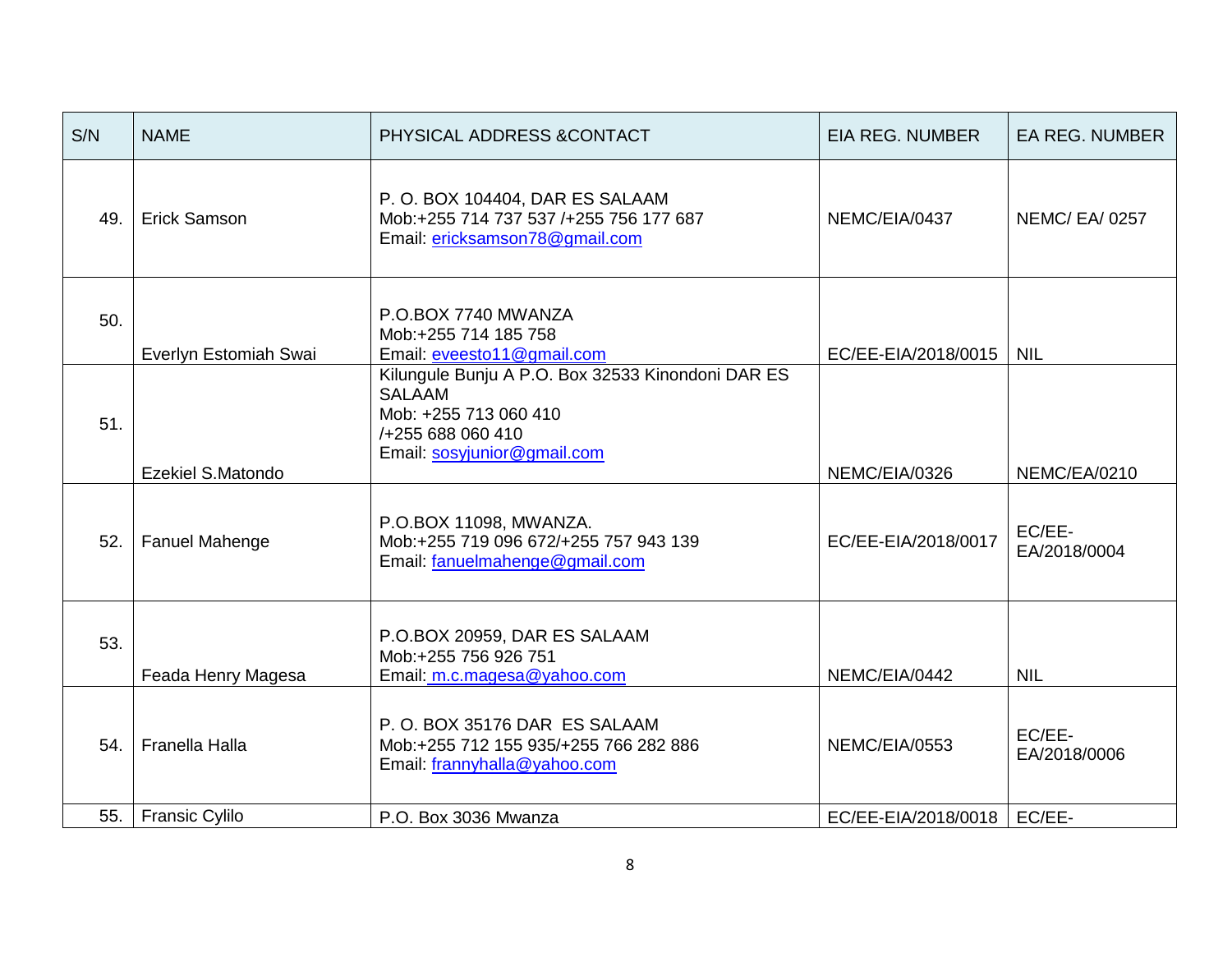| S/N | <b>NAME</b>           | PHYSICAL ADDRESS & CONTACT                                                                                                                           | <b>EIA REG. NUMBER</b> | <b>EA REG. NUMBER</b> |
|-----|-----------------------|------------------------------------------------------------------------------------------------------------------------------------------------------|------------------------|-----------------------|
|     |                       | Mob: +255 765 660 462<br>Email: francisdidi25@gmail.com                                                                                              |                        | EA/2018/0005          |
| 56. | Fred M. Kwezi         | TRES House, Plot No. 236/1, Block 43, Mwenge<br>Kijitonyama, P.O Box 77257 DAR ES SALAAM<br>Mob: 0764 447 199/0714 880 440<br>Email:fkwezi@gmail.com | NEMC/EIA/0141          | NEMC/EA/0063          |
| 57. | Frimin F. Roman       | P.O.BOX 104404, DAR ES SALAAM<br>Mob: 0765 827 640/0713 762 995<br>Email:romanfrimin6@gmail.com                                                      | EIA/2018/0020          | <b>NIL</b>            |
| 58. | Fumba N. Malima       | P. O. BOX 1843, 2514 SOWETO MOSHI<br>Mob: +255 787 789 627/+255 653 678 982<br>Email: fumbamalima@gmail.com                                          | NEMC/EIA/0447          | <b>NEMC/ EA/ 0258</b> |
| 59. | <b>Gabriel Gibson</b> | Sinza madukani, Shekilango road, P. O. Box 35964,<br><b>DAR ES SALAAM</b><br>Mob: +255 769 266 443<br>Email: gkabamba34@gmail.com                    | NEMC/EIA/0460          | <b>NIL</b>            |
| 60. | George J. Kimaro      | Plot No. 887 Sinza A, P.O. Box 31121 DAR ES SALAAM<br>Mob: +255 754 449 309/+255 713 449 309<br>Email: gkimaro90@gmail.com                           | NEMC/EIA/0042          | NEMC/EA/0121          |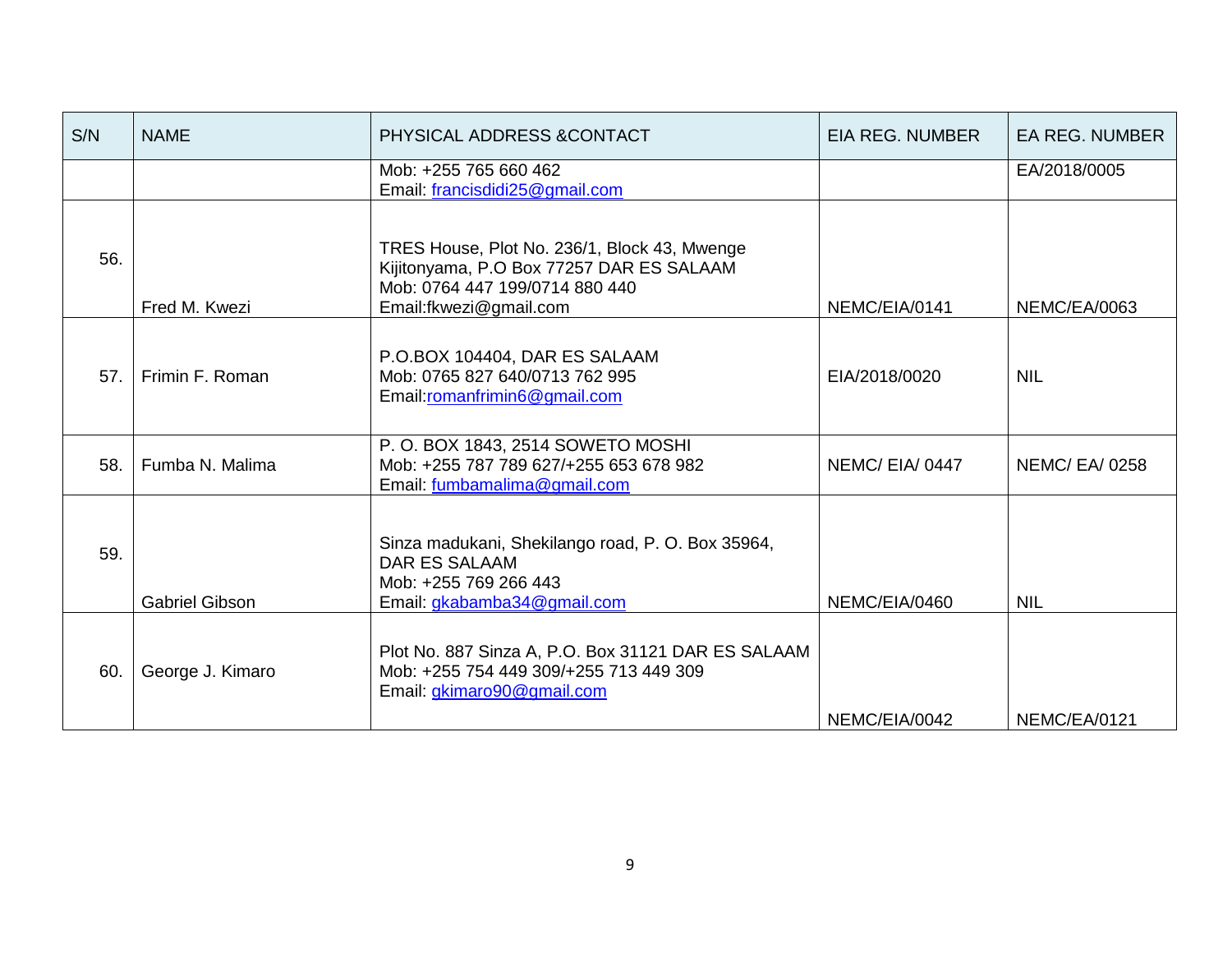| S/N | <b>NAME</b>                     | PHYSICAL ADDRESS &CONTACT                                                                                  | <b>EIA REG. NUMBER</b> | <b>EA REG. NUMBER</b>  |
|-----|---------------------------------|------------------------------------------------------------------------------------------------------------|------------------------|------------------------|
| 61. | <b>Gerald Xeerangiw Gisiput</b> | P.O.BOX 15070, ARUSHA.<br>Mob: +255 758 986 543/+255 788 160 089<br>Email: geraldshirra@gmail.com          | <b>NIL</b>             | NEMC/EA/0286           |
| 62. | Gidion Alipipi Kasege           | P.O. Box 77228, DAR ES SALAAM<br>Mob: +255 754 262 209<br>Email: alipipi@hotmail.com                       | NEMC/EIA/0136          | <b>NEMC/EA/0059</b>    |
| 63. | Godfrey L. Kamukala             | P.O.BOX 76406, DAR ES SALAAM<br>Mob; +255 754 366 710/ +255 784 366 710<br>Email:godfreykamukala@gmail.com | NEMC/EIA/0026          | NEMC/EA/0029           |
| 64. | <b>Godfrey Nartus Mwita</b>     | P.O.BOX 2006, IRINGA<br>Mob: +255 784 894 256<br>Email: godmwita@gmail.com                                 | NEMC/EIA/0238          | EC/EE-<br>EA/2020/0013 |
| 65. | Godlove J. Mwamsojo             | P.O.BOX 2578, MBEYA<br>Mob: +255 752 215 635<br>Email: mwamsojog@yahoo.com                                 | NEMC/EIA/0154          | NEMC/EA/0077           |
| 66. | Haikael Raphael Kaona           | P.O.BOX 42500, DAR ES SALAAM<br>Mob: +255 784 777 866<br>Email: hraphael7@gmail.com                        | NEMC/EIA/0451          | <b>NIL</b>             |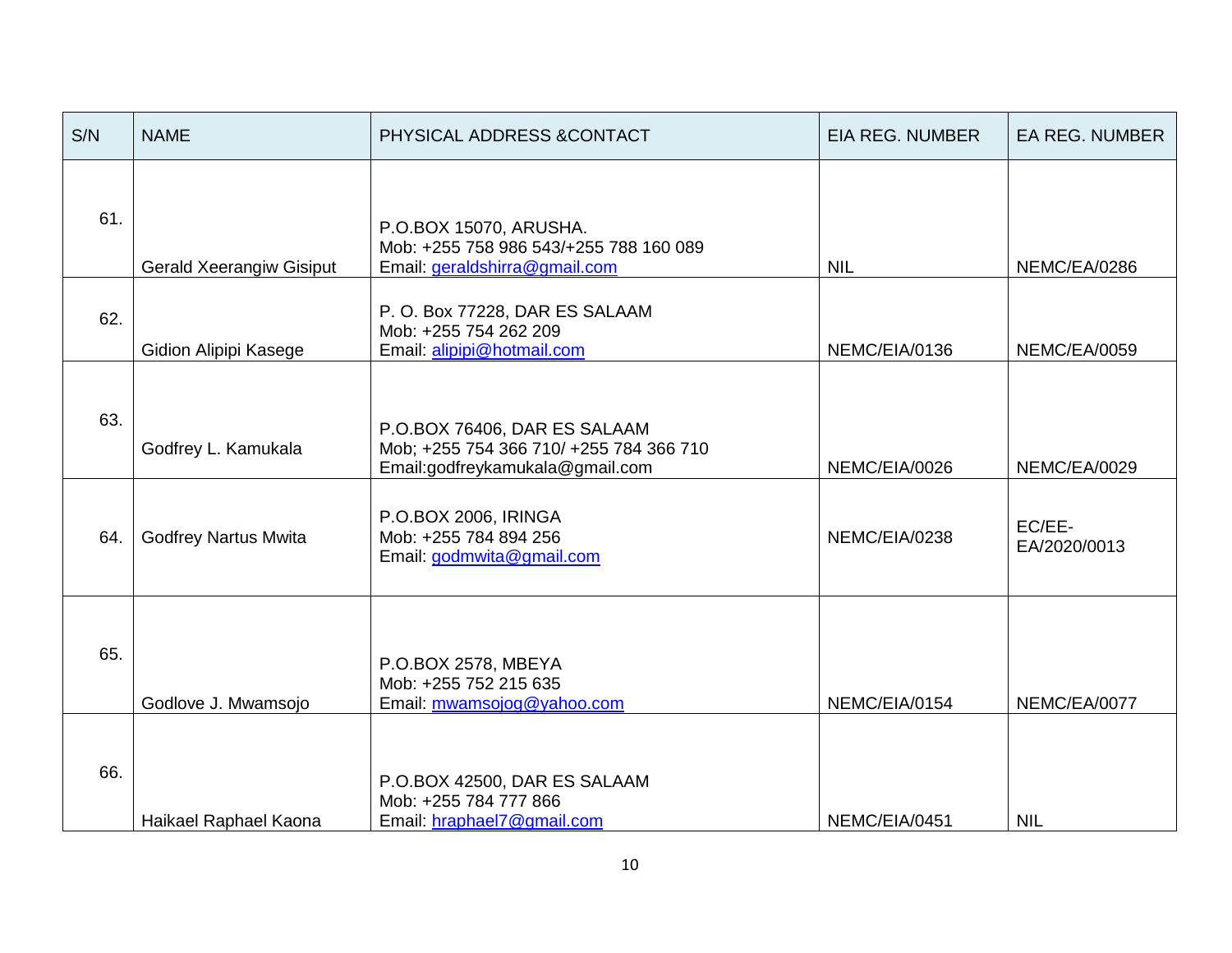| S/N | <b>NAME</b>           | PHYSICAL ADDRESS & CONTACT                                                                                                               | <b>EIA REG. NUMBER</b> | <b>EA REG. NUMBER</b> |
|-----|-----------------------|------------------------------------------------------------------------------------------------------------------------------------------|------------------------|-----------------------|
| 67. | Hamisi Shafii Msangi  | P.O.BOX 15931, DAR ES SALAAM<br>Mob: +255 717 698 646<br>Email: hamisimsangi@gmail.com                                                   | EC/EE-EIA/2018/0026    | <b>NIL</b>            |
| 68. | Happiness Mbepera     | Plot No. 45, House No. 3 Near TIGO HQ Kijitonyama<br>P.O. Box 13227 DAR ES SALAAM<br>Mob:0656 078 743<br>Email: mbeperah22@gmail.com     | NEMC/EIA/0455          | <b>NIL</b>            |
| 69. | <b>Happy Godfrey</b>  | TGB House, Room No. 301, Mikocheni Ind. Area, P.O.<br>Box 2786 DAR ES SALAAM<br>Mob: +255 687 623 175<br>Email: happygodfrey44@gmail.com | NEMC/EIA/0548          | <b>NEMC/EA/0259</b>   |
| 70. | Hezron Deus Tungaraza | P. O. BOX 14260, ARUSHA<br>Mob: +255 754 802 389<br>Email: hezrontungaraza4@gmail.com                                                    | NEMC/EIA/0547          | <b>NIL</b>            |
| 71. | Honory John Msoka     | Kagera Mikoroshini, NDG 13/128<br>P.O. Box 62279 DAR ES SALAAM<br>Mob: +255 786 507 694<br>Email: msokahonory@gmail.com                  | NEMC/EIA/O111          | <b>NIL</b>            |
| 72. | Ignatius Ngamesha     | P.O.BOX 13754, DAR ES SALAAM<br>Mob: +255 767 222 479/+255 715 512 675<br>Email:ngameshaignatius@gmail.com                               | NEMC/EIA/0076          | NEMC/EA/0261          |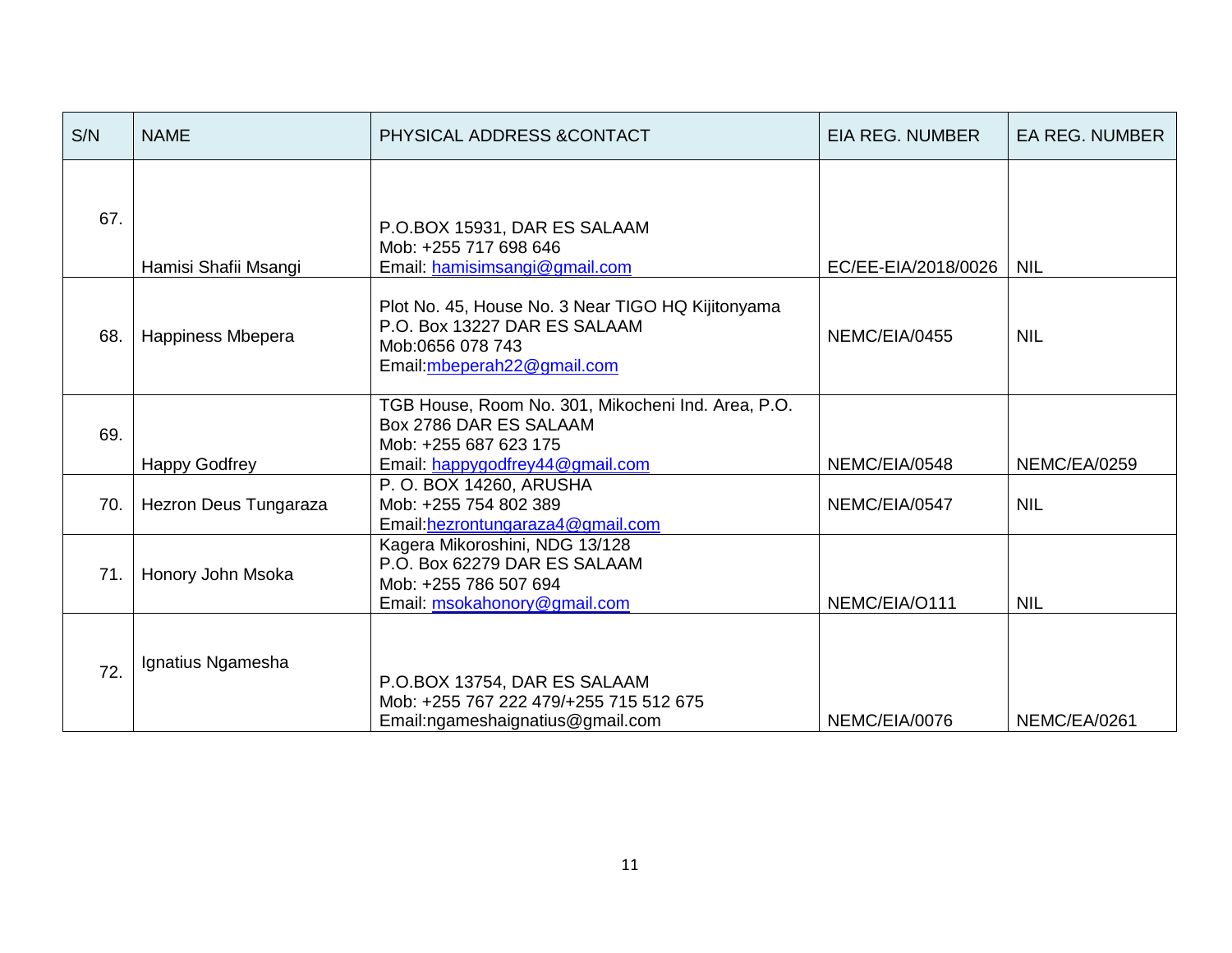| S/N | <b>NAME</b>              | PHYSICAL ADDRESS & CONTACT                                                                                                                                                          | <b>EIA REG. NUMBER</b> | <b>EA REG. NUMBER</b> |
|-----|--------------------------|-------------------------------------------------------------------------------------------------------------------------------------------------------------------------------------|------------------------|-----------------------|
| 73. | Innocent Guranywa        | P.O. BOX 12519, DAR ES SALAAM<br>Mob:+255 759 547 070<br>Email: iguranywa@yahoo.com                                                                                                 | NEMC/EIA/0451          | <b>NIL</b>            |
| 74. | Ivone Stanslaus Shitindi | P.O.BOX 8902, DAR ES SALAAM<br>Mob: +255 764 412 949 /+255 713 758 177<br>Email: ivone.shitindi@gmail.com                                                                           | NEMC/EIA/0341          | NEMC/EA/0219          |
| 75. | Jackson M. Lyimo         | P.O. BOX 3930, DAR ES SALAAM<br>Mob: +255 764 051 559/ +255 712 830 366<br>Email: jackzy077@gmail.com                                                                               | NEMC/EIA/0543          | NEMC/EA/0262          |
| 76. | Jane Marwa               | P.O.BOX 90181 DAR ES SALAAM<br>Mob: +255 687 413771<br>Email: janemarwa@yahoo.com                                                                                                   | NEMC/EIA/0449          | <b>NIL</b>            |
| 77. | Jerryrorins Obed Kombe   | University Road, Survey Area, P. O. Box 60132, DAR<br><b>ES SALAAM</b><br>Mob:+255 684 190 438/+255 658 723 672<br>Email: kombejeryrorins@gmail.com<br>/kombejeryrorins01@yahoo.com | NEMC/EIA/0445          | NEMC/EA/0289          |
| 78. | Jofta M. Timanywa        | Majumba Sita, Segerea Road, Njiapanda ya Segerea,<br>P.O. Box 18036, Ukonga Ilala, Dar es salaam<br>Mob: +255 759 334 220/ +255 713 334 220<br>Email: joftatimanywa@gmail.com       | NEMC/EIA/0155          | <b>NEMC/EA/0220</b>   |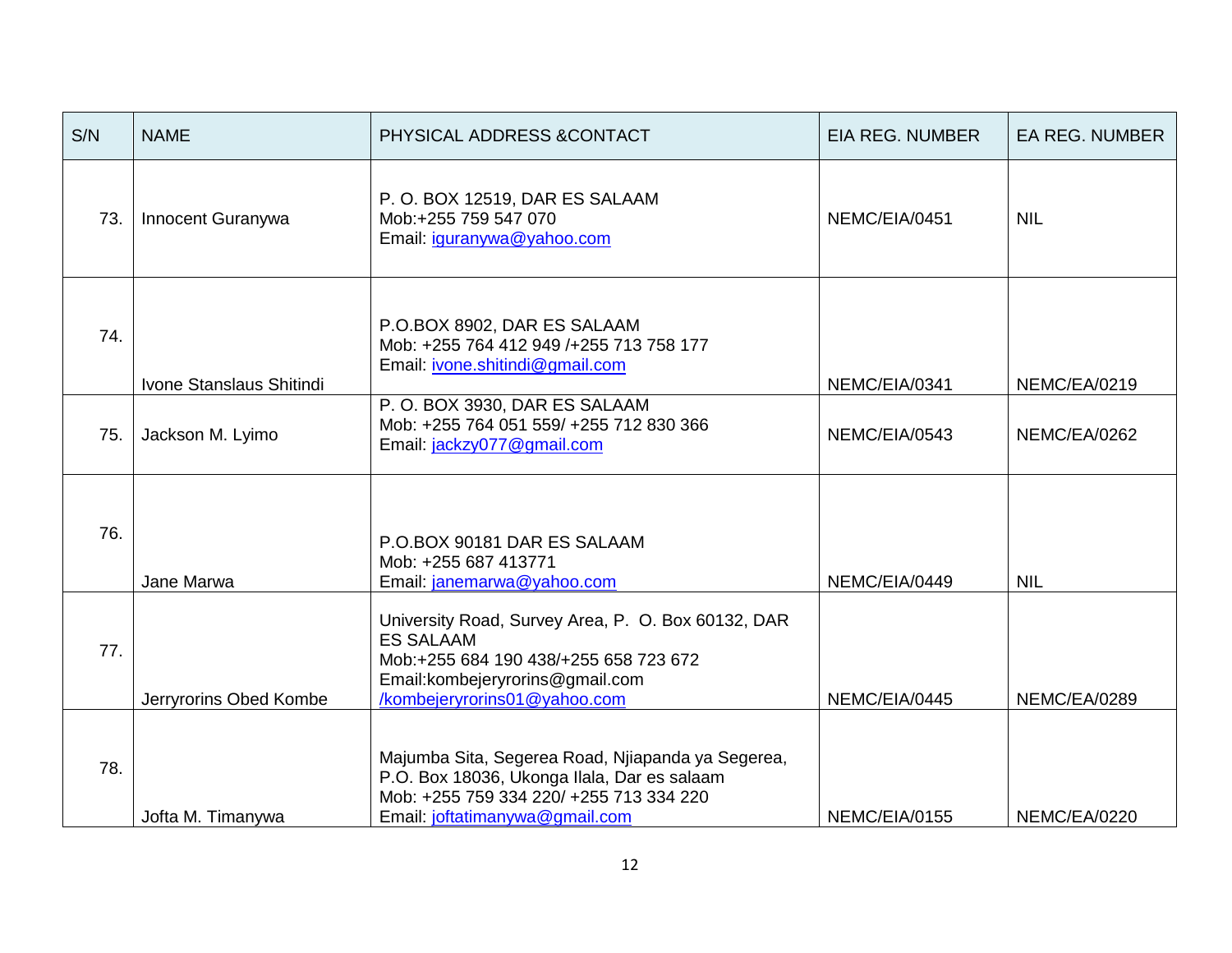| S/N                         | <b>NAME</b>                                                                                                                               | PHYSICAL ADDRESS & CONTACT                                                                                                                    | EIA REG. NUMBER | EA REG. NUMBER      |
|-----------------------------|-------------------------------------------------------------------------------------------------------------------------------------------|-----------------------------------------------------------------------------------------------------------------------------------------------|-----------------|---------------------|
| 79.                         | John Mocho Lubuva                                                                                                                         | P.O.BOX 79936, DAR ES<br><b>SALAAM</b><br>Mwai Kibaki Road, Mbezi Beach, Plot No. 450/4<br>Mob: +255 784 345 719<br>Email: jmlubuva@gmail.com | NEMC/EIA/0145   | <b>NIL</b>          |
| 80.                         | P.O.BOX 77894, DAR ES SALAAM<br>Mob: +255 787<br>351 058, +255 22<br>2120882<br>Email: bosco@mtlconsulting-tz.com<br>John-bosco Tindyebwa |                                                                                                                                               | NEMC/EIA/0158   | <b>NEMC/EA/0073</b> |
| 81.                         | Jones Philemon Mushi                                                                                                                      | P.O. Box 13953 Arusha<br>Mob: +255 755 002 988<br>Email: jmushi55@gmail.com                                                                   |                 | <b>NIL</b>          |
| 82.                         | P.O.BOX 474, ARUSHA<br>Mob:+255 767 871-996<br>Joseph Marco Buchenja<br>Email: markj9070@gmail.com                                        |                                                                                                                                               | NEMC/EIA/0441   | <b>NIL</b>          |
| 83.<br>Julius Peter Gontako |                                                                                                                                           | P.O.BOX 233, DODOMA<br>Mob: +255 766 706 790<br>Email: gontakojr@tongyi.co.tz                                                                 | NEMC/EIA/0438   | <b>NIL</b>          |
| 84.                         | P.O.BOX 67486, DAR ES SALAAM<br>Mob: +255 717 132 878<br>Juma Sandoka<br>Email: nsandoka@yahoo.com                                        |                                                                                                                                               | NEMC/EIA/0245   | <b>NIL</b>          |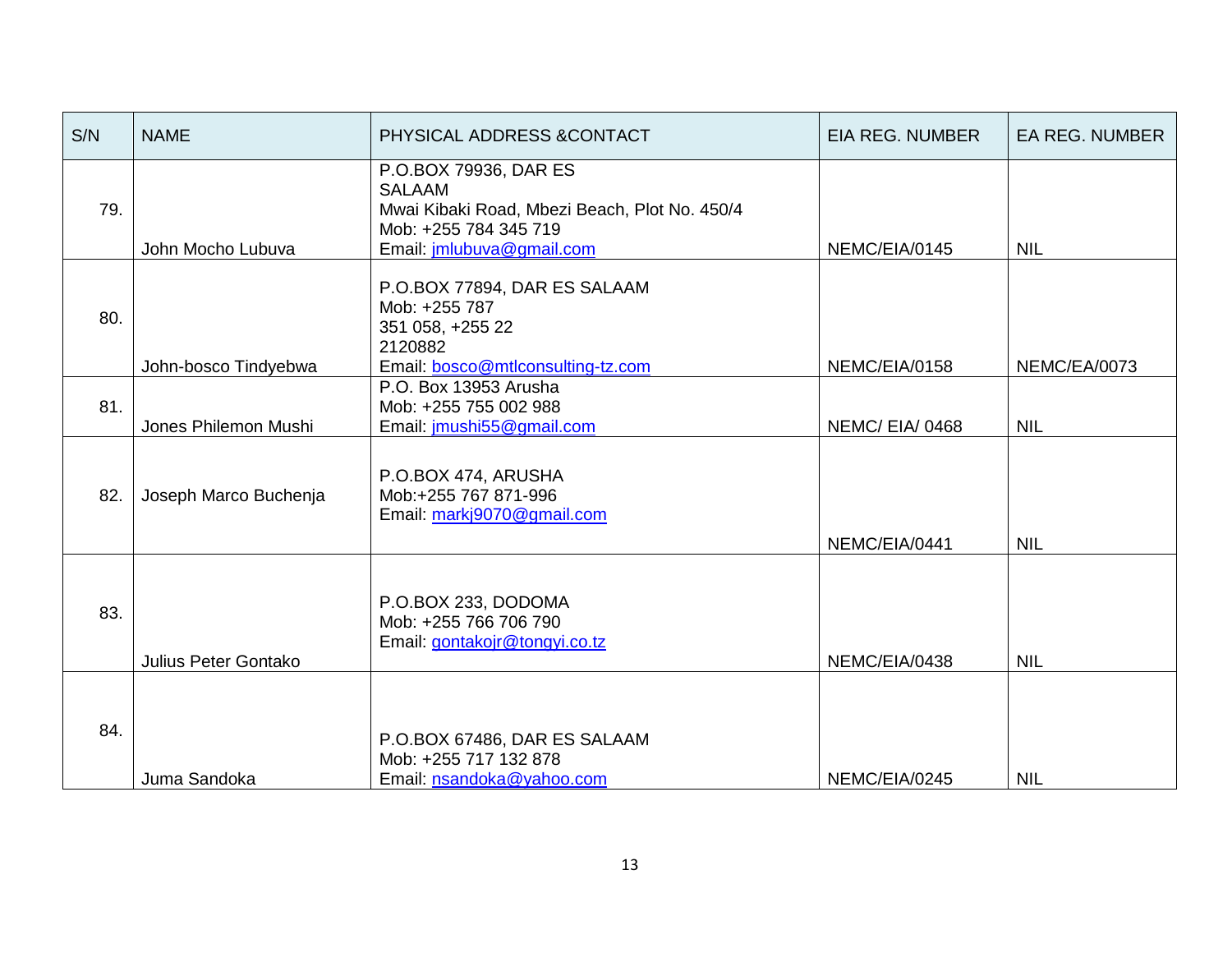| S/N | <b>NAME</b>                                                                                                                                                        | PHYSICAL ADDRESS & CONTACT                                                                                                | <b>EIA REG. NUMBER</b> | <b>EA REG. NUMBER</b>  |
|-----|--------------------------------------------------------------------------------------------------------------------------------------------------------------------|---------------------------------------------------------------------------------------------------------------------------|------------------------|------------------------|
| 85. | P.O.BOX 10, Mkuranga Pwani<br>Mob:+255 754 060 576<br>Email: kinanamussa@yahoo.com<br>Kinana Bakari Mussa                                                          |                                                                                                                           | NEMC/EIA/0247          | <b>NIL</b>             |
| 86. | Kivuma Saidi                                                                                                                                                       | Ubungo, Sam Nujoma Road, P. O. Box 80977 DAR ES<br><b>SALAAM</b><br>Mob:+255 653 924 118<br>Email: kivumasaidi5@gmail.com |                        | EC/EE-<br>EA/2018/0011 |
| 87. | TIRDO Complex, Kimweri Avenue Plot No 1409/5, P.O.<br>Box 23235 Msasani, DAR ES SALAAM<br>Mob:+255 787 666 909<br>Kunda Sikazwe<br>Email: kundasikazwe@yahoo.co.uk |                                                                                                                           | <b>NIL</b>             | NEMC/EA/008            |
| 88. | P.O. Box 519, Dar es salaam<br>Mob: +255 718 215 838 /762 431025<br>Leonard Theophil Mushi<br>Email; leontheo82@yahoo.com                                          |                                                                                                                           | NEMC/EIA/0248          | <b>NIL</b>             |
| 89. | P.O.BOX 42101, DAR ES SALAAM<br>Mob: +255 713 055 821<br>Lilian Solomon Laizer<br>Email: laizerlilian132@yahoo.com                                                 |                                                                                                                           | <b>EIA</b>             | <b>NIL</b>             |
| 90. | Plot No. 3 Kipande/Ungoni Street Ilala Box 104404 DAR<br><b>ES SALAAM</b><br>Mahija Waziri<br>Mob:0713 375 745/0767 375 745<br>Email: mahijawaziri@yahoo.com       |                                                                                                                           | NEMC/EIA/0476          | NEMC/EA/0294           |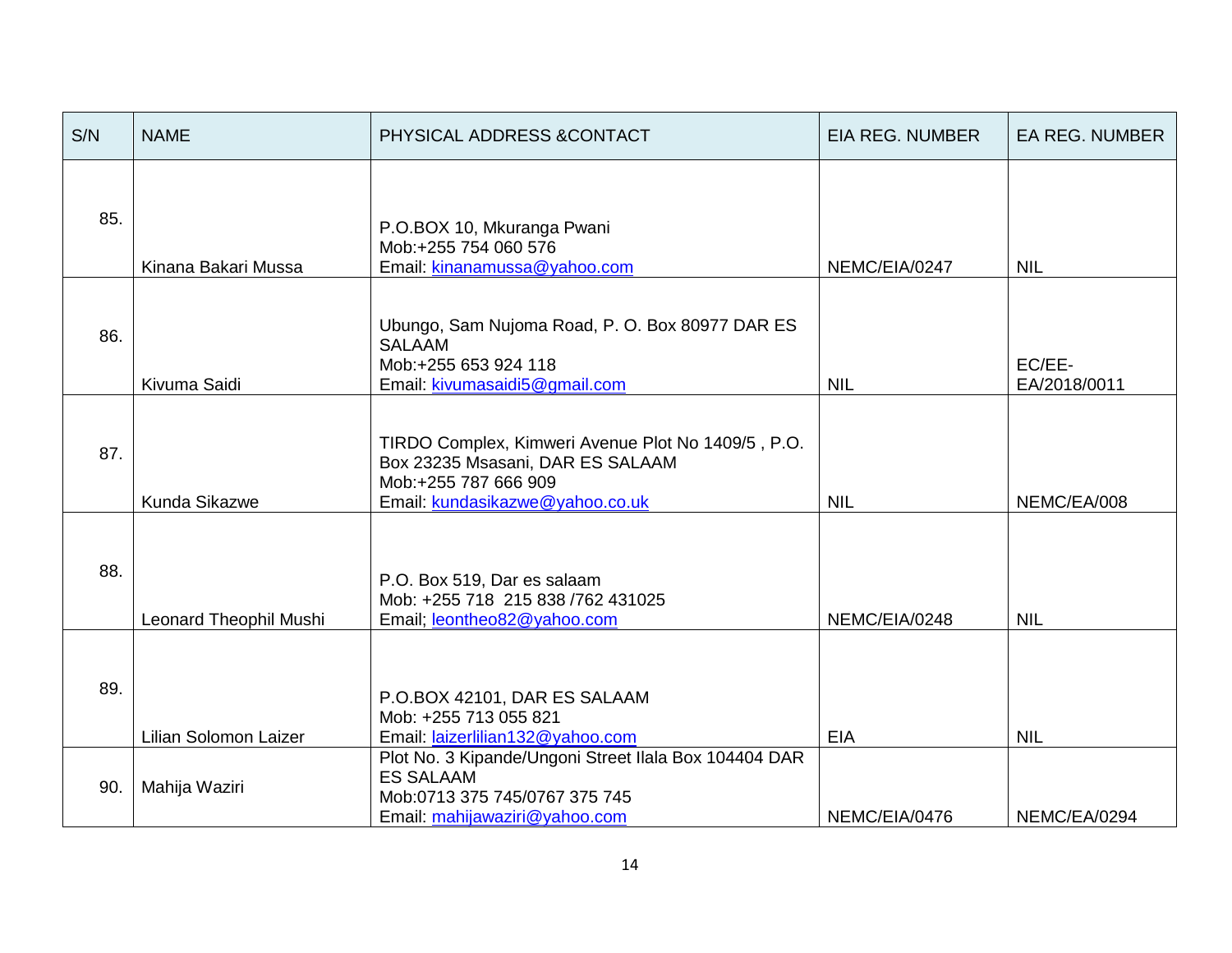| S/N | <b>NAME</b>          | PHYSICAL ADDRESS & CONTACT                                                                                                                  | <b>EIA REG. NUMBER</b> | <b>EA REG. NUMBER</b> |
|-----|----------------------|---------------------------------------------------------------------------------------------------------------------------------------------|------------------------|-----------------------|
| 91. | Marco Mchome         | Kimara Temboni, Shina No. 2, P.O. Box 1303, DAR ES<br><b>SALAAM</b><br>Mob:+255 787 695 219<br>Email: mchomem@yahoo.com or msem25@gmail.com | NEMC/EIA/0529          | <b>NIL</b>            |
| 92. | <b>Mathew Cosmas</b> | P.O.BOX 353 Mbeya<br>Opposite Sokoine Stadium, Soko Kuu Mtaa,<br>Mob: +255 762 718 360<br>Email: cosmasmathew@gmail.com                     | NEMC/EIA/0527          | NEMC/EA/0267          |
| 93. | Menance Jonathan     | Kisiwani road Tabata Mwanachi, P. O. Box 2691, DAR<br><b>ES SALAAM</b><br>Mob: 0755 059 015<br>Email: jmangasin@gmail.com                   | NEMC/EIA/0526          | <b>NEMC/EA/0295</b>   |
| 94. | <b>Meshack Osiah</b> | P.O.Box 11032, Dar es salaam<br>Mob:+255 754 562 770<br>Email: meshackosiah@gmail.com                                                       |                        | NEMC/EA/0164          |
| 95. | Mgendi Kitangita     | P.O.Box 596, MBEYA<br>Mob: +255 769 464 505<br>Email: kmgendi06@gmail.com                                                                   | NEMC/EIA/0432          | <b>NEMC/EA/0296</b>   |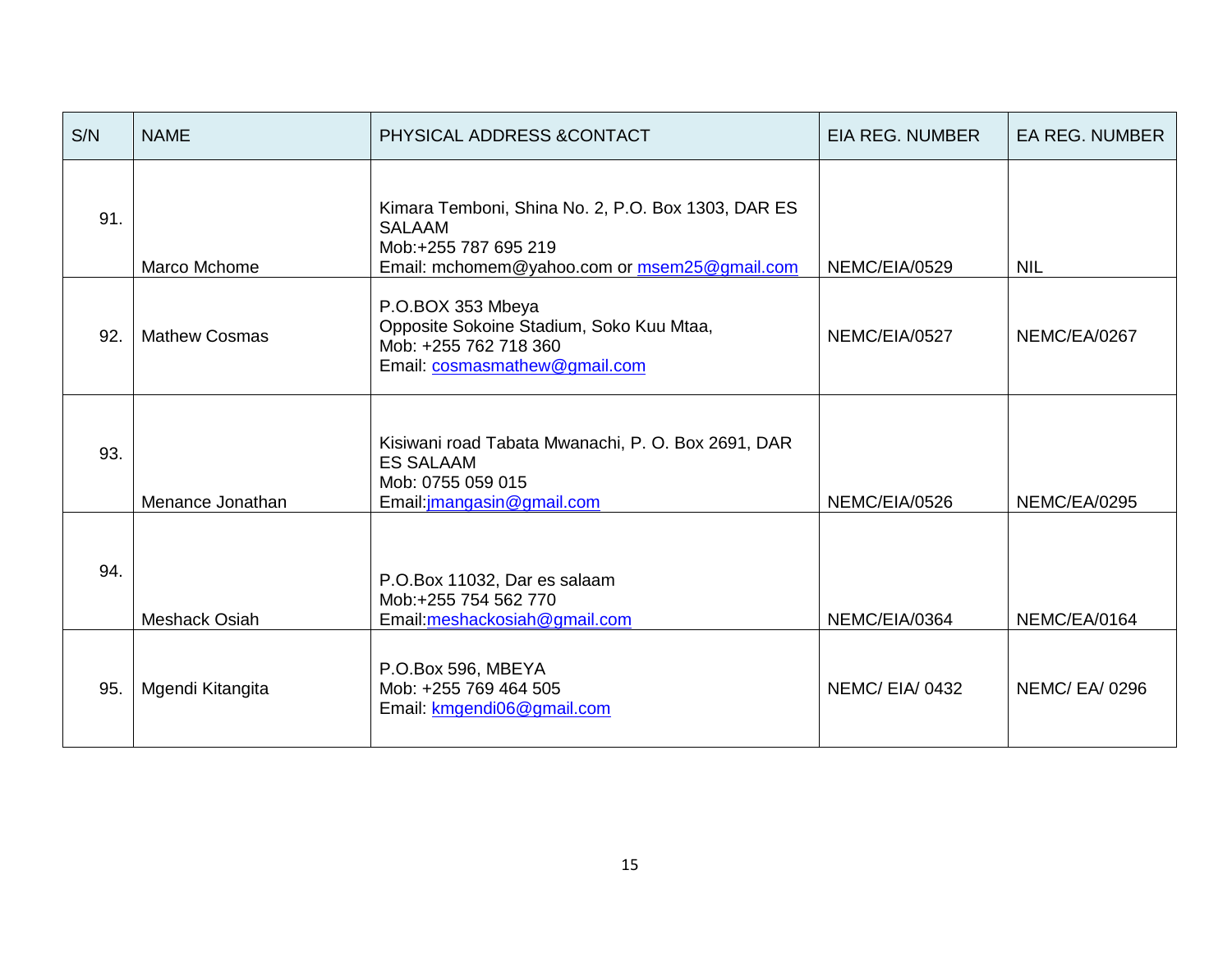| S/N  | <b>NAME</b>                                                                                                                    | PHYSICAL ADDRESS & CONTACT                                                                                                            | <b>EIA REG. NUMBER</b> | <b>EA REG. NUMBER</b> |
|------|--------------------------------------------------------------------------------------------------------------------------------|---------------------------------------------------------------------------------------------------------------------------------------|------------------------|-----------------------|
| 96.  | Mjinja Munubi Jirabi                                                                                                           | P.O.BOX 35424, DAR ES SALAAM<br>Mob: +255 757 731 361<br>Email: mjinjamunubi@ymail.com                                                | NEMC/EIA/0525          | <b>NIL</b>            |
| 97.  | <b>Mohamed Ally</b>                                                                                                            | P.O. BOX 72834, DAR ES SALAAM<br>Mob:+255 713 0111 48<br>Email: embesongo@hotmail.com                                                 | NEMC/EIA/0252          | <b>NIL</b>            |
| 98.  | Moses Paul Mboya                                                                                                               | Kunduchi Mtongani, Plot No. 2185, Block C, P. O. Box<br>67504, DAR ES SALAAM<br>Mob: +255 714 689 462<br>Email: mozeicmboya@gmail.com | <b>NIL</b>             | NEMC/EA/0298          |
| 99.  | Mudhihiri Maonga                                                                                                               | P.O.BOX 12145, DAR ES SALAAM<br>Mob:+255 657 016 727 /+255 745 445 237<br>Email: mudhihirimaonga@gmail.com                            | EC/EE-EIA/2019/0027    | <b>NIL</b>            |
| 100. | Nanai K. Nanai                                                                                                                 | P.O.BOX 36150, DAR ES SALAAM<br>Mob: +255 652 000 795 /+255 738 832 605<br>Email: nanaikimacha@gmail.com                              | NEMC/EIA/0086          | <b>NIL</b>            |
| 101. | Makongo Juu P.O. Box 35176 DAR ES SALAAM<br>Mob:+255 712 790 905<br>Email: nicholausmwageni2012@gmail.com<br>Nicholaus Mwageni |                                                                                                                                       | NEMC/EIA/0491          | NEMC/EA/0231          |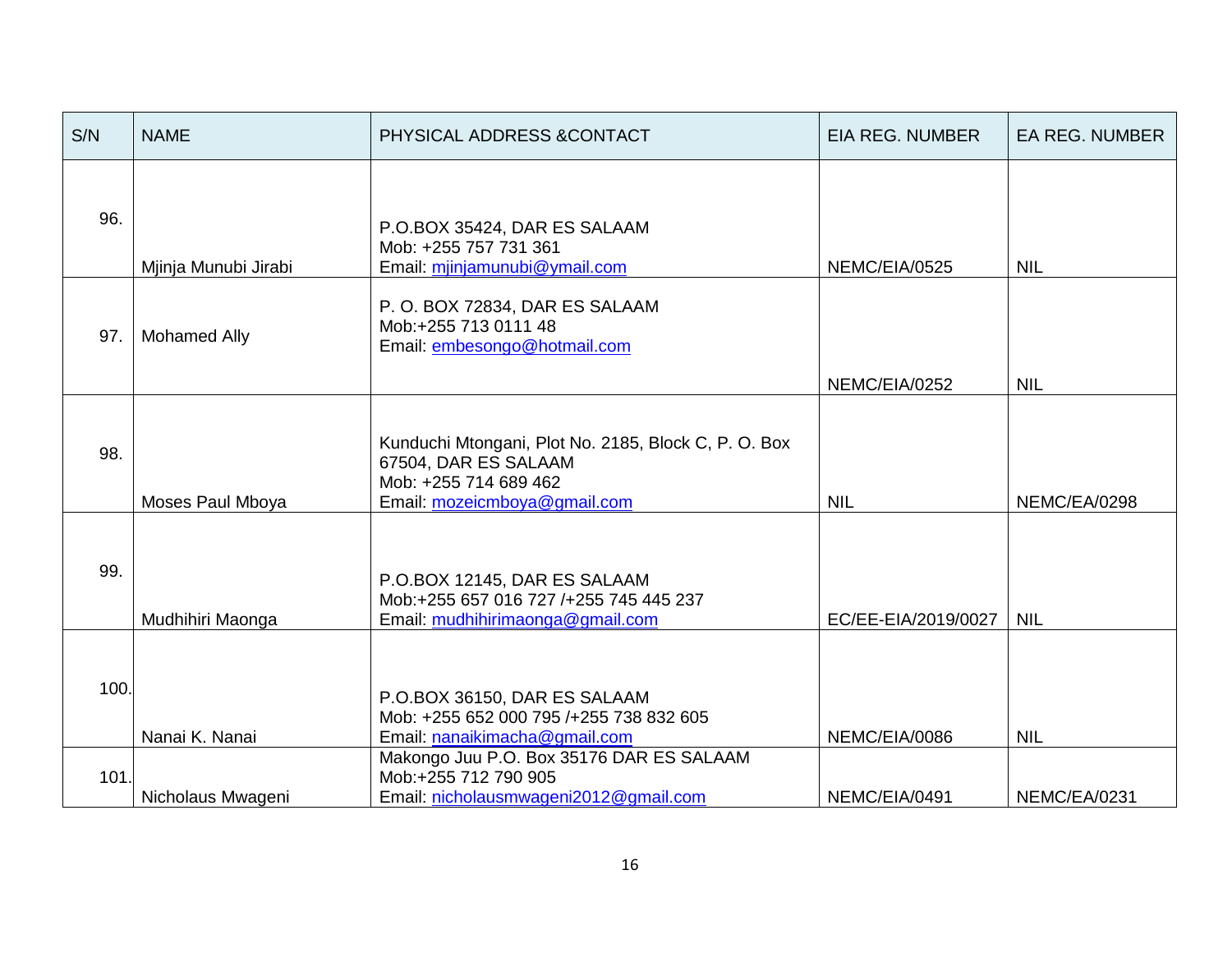| S/N                      | <b>NAME</b>                                                                                                                          | PHYSICAL ADDRESS & CONTACT                                                                                                                                                                                 | <b>EIA REG. NUMBER</b> | <b>EA REG. NUMBER</b> |
|--------------------------|--------------------------------------------------------------------------------------------------------------------------------------|------------------------------------------------------------------------------------------------------------------------------------------------------------------------------------------------------------|------------------------|-----------------------|
|                          | 102. Niza Mwenesi                                                                                                                    | P.O.BOX 390, NZEGA TABORA<br>Mob:+255 754 876 421/713 422 968<br>Email: avecontz@gmail.com                                                                                                                 | NEMC/EIA/0087          | <b>NIL</b>            |
| 103.                     | Nwaka Amulike                                                                                                                        | Sinza C, Plot No 369, Opp. Law School of Tanzanuia,<br>P.O. Box 55754 DAR ES SALAAM<br>Mob: +255 786 715 817<br>Email: nwakaamulike@gmail.com<br>NEMC/EIA/0257                                             |                        | NEMC/EA/0271          |
|                          | 104.<br>P.O.BOX 78408, DAR ES SALAAM<br>Mob:+255 764 799 105/+255 719 527 330<br>Email: moreennyamwita@gmail.com<br>Nyamwita Wambura |                                                                                                                                                                                                            | EC/EE-EIA/0039         | NEMC/EA/0301          |
| 105.                     | P.O. Box 384 GEITA<br><b>Pancrace Theonest</b><br>Mob: +255 755 637 931<br>Shwekelela<br>Email: shwekelelap@yahoo.com                |                                                                                                                                                                                                            | NEMC/EIA/0517          | <b>NIL</b>            |
|                          | P.O. BOX 116 PWANI<br>106. Paul Ndahani Lyamunda<br>Mob: +255 758 705 532<br>Email: paulndahani2002@yahoo.c o.uk                     |                                                                                                                                                                                                            | NEMC/EIA/0570          | <b>NIL</b>            |
| 107. Primi Siara Buretta |                                                                                                                                      | Maria House, 2nd floor, Block R, Plot No 223, Uhuru<br>Road, Nyamagana Mwanza, P. O. Box 2757, Mwanza<br>Mob: +255 784 760 907/+255 768 760 907<br>Email: psburetta@gmail.com<br>/saheconsulting@gmail.com | NEMC/EIA/0574          | NEMC/EA/0274          |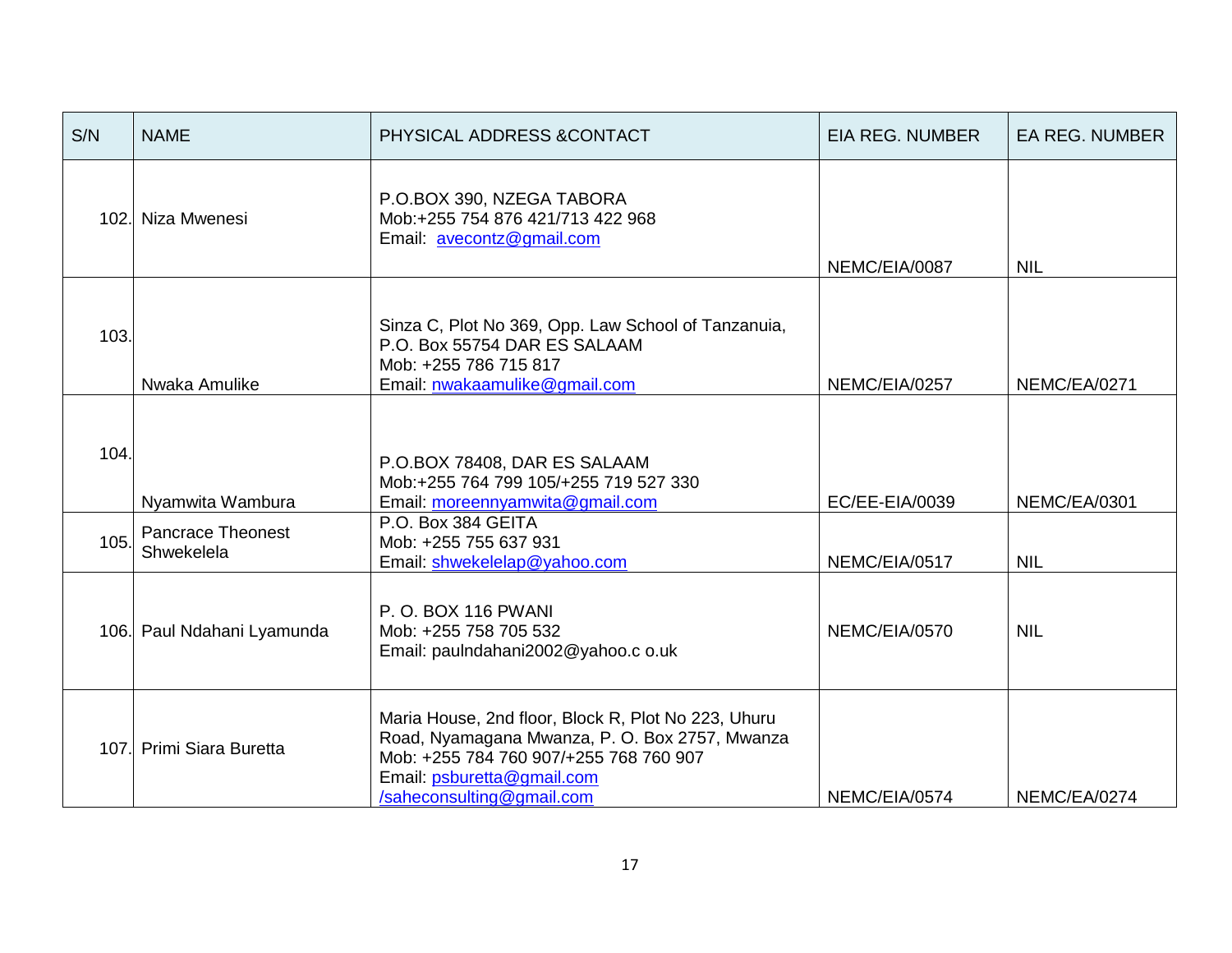| S/N  | <b>NAME</b>                                                                                                                        | PHYSICAL ADDRESS & CONTACT                                                                                                                                                       | <b>EIA REG. NUMBER</b> | <b>EA REG. NUMBER</b>  |
|------|------------------------------------------------------------------------------------------------------------------------------------|----------------------------------------------------------------------------------------------------------------------------------------------------------------------------------|------------------------|------------------------|
|      | 108. Prof. Rubhera RAM Mato                                                                                                        | Ardhi University, School of Env. Sci and Tech. Box<br>35176 DAR ES SALAAM<br>Mob:+255 754 898 592/ +255 685 898 592<br>Email: mato@aru.ac.tz/rubheramato@gmail.com               | NEMC/EIA/0009          | <b>NEMC/EA/0005</b>    |
| 109. | Prof. Youze Orgeness<br>Mnguu                                                                                                      | IRDP, Miyuji Ward, P.O. Box 138 Dodoma<br>Mob:+255 755 966 250<br>Email: yomnguu@gmail.com /ymnguu@irdp.ac.tz<br>/ymnguu@yahoo.com                                               | NEMC/EIA/0036          | <b>NIL</b>             |
| 110. | Rachel J.N. Maleza                                                                                                                 | P.O.BOX 33041, DAR ES SALAAM<br>Mob:+255 769 413 805<br>Email: maleza.rachel@gmail.com                                                                                           | NEMC/EIA/0420          | <b>NIL</b>             |
|      | 111. Rajabu Abdallah                                                                                                               | Maria House, 2nd floor, Block R, Plot No 223, Uhuru<br>Road, Nyamagana Mwanza, P. O. Box 2757, Mwanza<br>Mob: +255 759 201018/ +255 718 690 853<br>Email:abbyrajabuinc@gmail.com | EC/EE-EIA/2018/0042    | EC/EE-<br>EA/2018/0013 |
|      | P.O. BOX 24130 DAR ES SALAAM<br>112. Regina K. Kabwogi<br>Mob: +255 658 220 384<br>Email: ginnadulce@mair.ru /ginnadulce@gmail.com |                                                                                                                                                                                  | NEMC/EIA/0509          | <b>NEMC/EA/0304</b>    |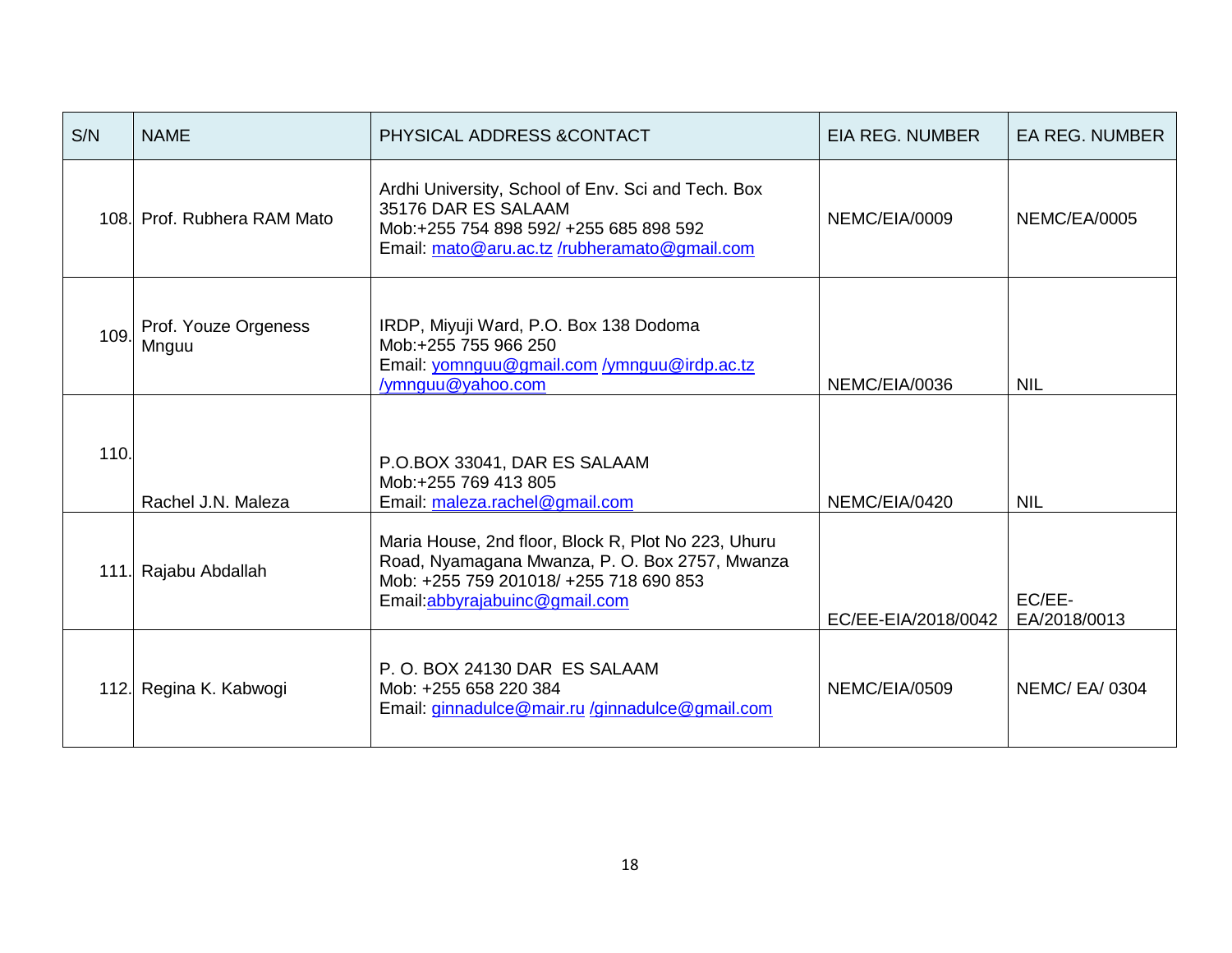| S/N  | <b>NAME</b>               | PHYSICAL ADDRESS & CONTACT                                                                                               | <b>EIA REG. NUMBER</b> | <b>EA REG. NUMBER</b> |
|------|---------------------------|--------------------------------------------------------------------------------------------------------------------------|------------------------|-----------------------|
|      | 113. Renatus Joseph       | P.O. BOX 42726, DAR ES SALAAM<br>Mob: +255 764 090 718<br>Email: godyfghati@gmail.com                                    | EC/EE/EIA/2018/0045    | <b>NIL</b>            |
| 114. | <b>Restituta Paul</b>     | P.O.BOX 35176, DAR ES SALAAM<br>Mob:+255 786 581 333<br>Email: restimapinduzi@gmail.com                                  | NEMC/EIA/0035          | NEMC/EA/0133          |
|      | 115. Reuben M. Makalla    | P.O. Box 526 Mwanza<br>Mob: +255 715 906 699/+255 786 906 699<br>Email: makallarm@gmail.com<br>/remacotanzania@gmail.com | NEMC/EIA/0289          | <b>NIL</b>            |
|      | 116. Richard E Mgambwa    | P.O. BOX 2786, DAR ES SALAAM<br>Mob: +255 715/784<br>767 144<br>Email: rmgambwa@hotmal.com                               | NEMC/EIA/0190          | NEMC/EA/0094          |
|      | 117. Ronald R. R. Komanga | P.O. Box 2186, Dodoma<br>Mob: +255 713 409 281<br>Email: komanga66@yahoo.com                                             | NEMC/EIA/00192         | NEMC/EA/0178          |
| 118. | Rosemary Cliford Nyirenda | P.O.BOX 68376, DAR ES SALAAM<br>Mob: +255 713<br>030 865/+255 786 581 666<br>Email: clifordjr@yahoo.com                  | NEMC/EIA/0193          | <b>NIL</b>            |
| 119. | Rukia Awami Ismail        | P.O. Box 35176 DAR ES SALAAM<br>Mob: +255 715 991 236                                                                    | NEMC/EIA/0501          | <b>NIL</b>            |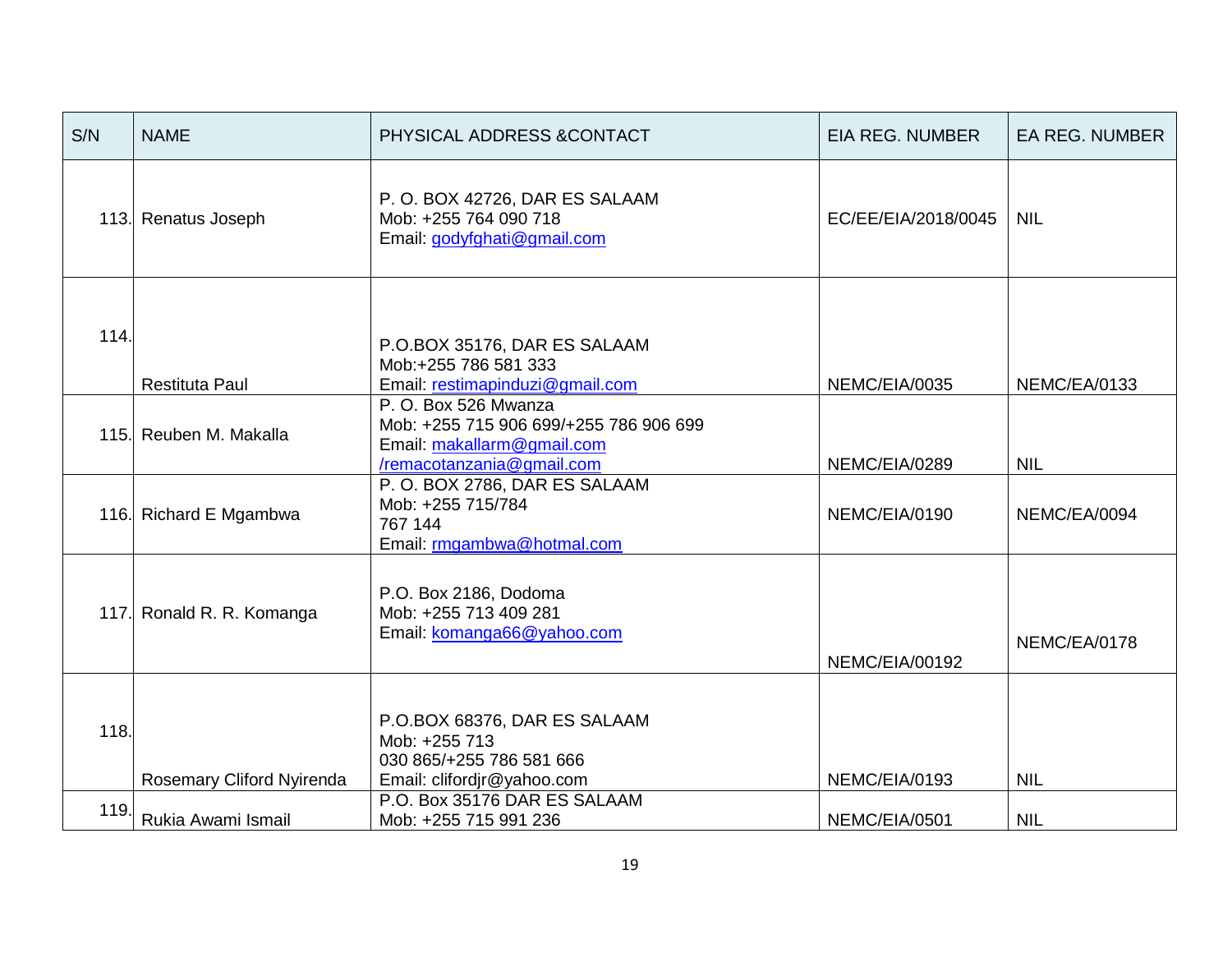| S/N  | <b>NAME</b>                                                                                                                                                                  | PHYSICAL ADDRESS & CONTACT                                                                                | <b>EIA REG. NUMBER</b> | <b>EA REG. NUMBER</b> |
|------|------------------------------------------------------------------------------------------------------------------------------------------------------------------------------|-----------------------------------------------------------------------------------------------------------|------------------------|-----------------------|
|      |                                                                                                                                                                              | Email: rukiamassail8@gmail.com                                                                            |                        |                       |
| 120. | Plot No. 122 Block C, Mtoni Mtongani, P. O. Box 45282,<br><b>DAR ES SALAAM</b><br>Mob: +255 714 896 010/+255 625 498 744<br>Salum M. Ahmadi<br>Email:salumahmad9@gmail.com   |                                                                                                           | NEMC/EIA/0499          | NEMC/EA/0306          |
| 121. | Salvatory S. John                                                                                                                                                            | P.O. BOX 60033 DAR ES SALAAM<br>Mob: +255 765 103 787<br>NEMC/EIA/0498<br>Email: john.salvatory@yahoo.com |                        | <b>NEMC/ EA/ 0307</b> |
| 122. | Samwel Maguya Masami                                                                                                                                                         | P.O.Box 15651 Morogoro<br>Mob:0768 356 242/0626 408 274<br>Email:samwellulinga@gmail.com                  | NEMC/EIA/0415          | <b>NIL</b>            |
| 123. | Simon Nyakirang'ani Nzagi                                                                                                                                                    | P.O. Box 10690 Buzuruga Plaza, Mwanza<br>Mob: +255 754 031 149<br>Email: nzagisimon@gmail.com             | NEMC/EIA/0198          | NEMC/EA/0101          |
| 124. | P.O.BOX 104404, DAR ES SALAAM<br>Mob:0717 336 262/0786 691 542<br>Stephen T. Munish<br>Email: munishi.stephen@yahoo.com<br>/munishi.stephen@gmail.com                        |                                                                                                           | NEMC/EIA/0491          | <b>NEMC/EA/0309</b>   |
|      | Plot No. 352, Block A, Ibando Juu area, Kirumba Ward,<br>125.<br>Ilemela District, Mwanza.<br>Mob: +255 756 411 990<br>Susan Muhangwa John<br>Email: muhangwasusan@yahoo.com |                                                                                                           | NEMC/EIA/0583          | NEMC/EA/0279          |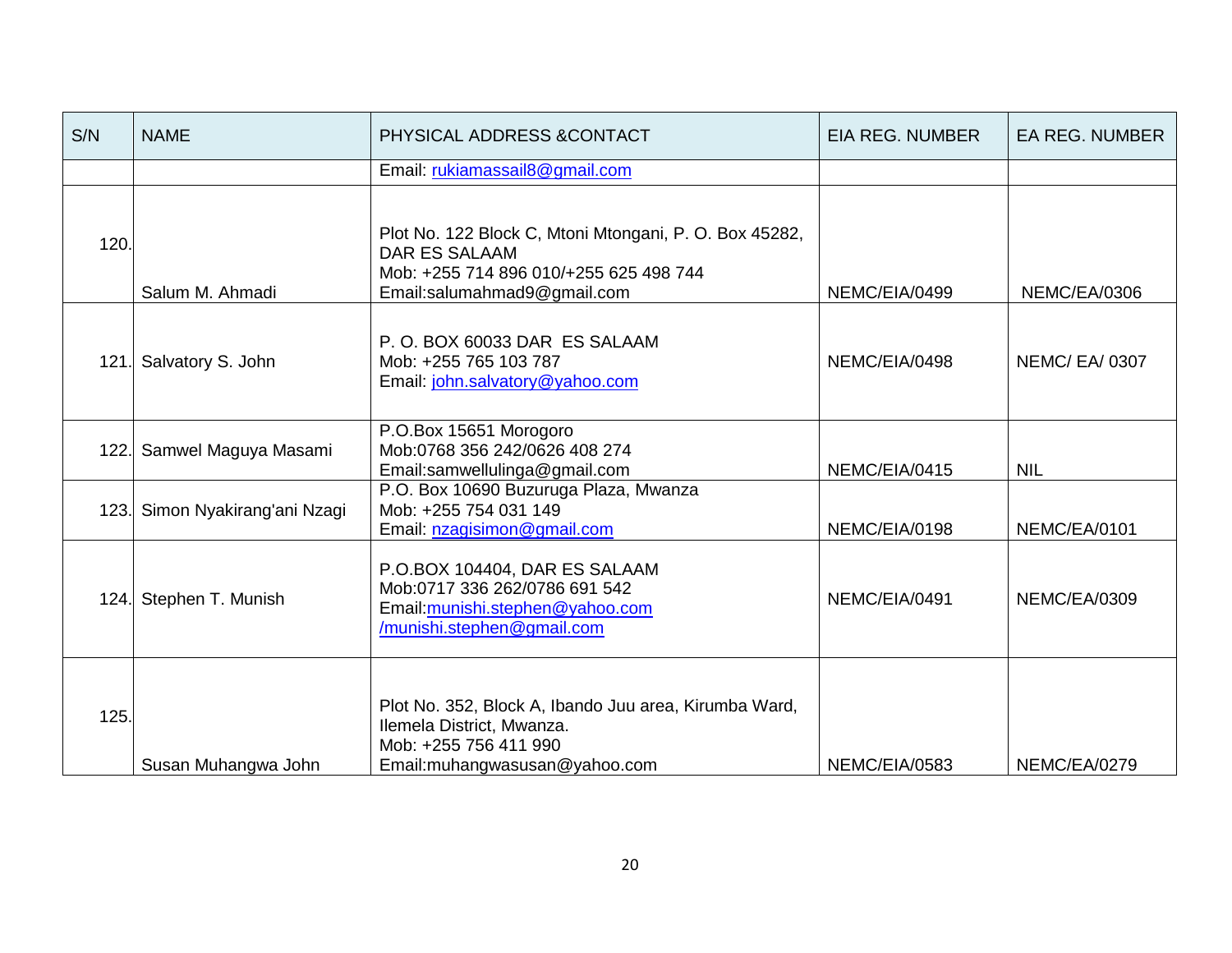| S/N  | <b>NAME</b>                                                                                                                 | PHYSICAL ADDRESS & CONTACT                                                                                                                       | <b>EIA REG. NUMBER</b>    | EA REG. NUMBER         |
|------|-----------------------------------------------------------------------------------------------------------------------------|--------------------------------------------------------------------------------------------------------------------------------------------------|---------------------------|------------------------|
|      | 126. Theresia R. John                                                                                                       | P. O. BOX 79, MKUU, ROMBO<br>Mob: +255 653 484 220/+255 763 767 678<br>Email: theresiajohn2000@gmail.com                                         | NEMC/EIA/0412             | <b>NIL</b>             |
| 127. | Tluway Qwenga Sappa                                                                                                         | TANESCO Training School Bldg. P.O. Box 9024, DAR<br><b>ES SALAAM</b><br>Mob: +255 787 861 618<br>Email: sappama@gmail.com /sappatluway@yahoo.com | NEMC/EIA/0386             | <b>NIL</b>             |
| 128. | Vicky I. Moshi                                                                                                              | P.O.BOX 19877, DAR ES SALAAM<br>Mob: +255 753 389 247<br>Email: vickymoshi82@yahoo.com                                                           | NEMC/EIA/0518             | <b>NIL</b>             |
| 129. | Wazia Mtiga                                                                                                                 | P.O.BOX 88, MUHEZA, TANGA<br>Mob: +255 719 920 900<br>Emaill: 88waziamtiga@gmail.com                                                             | EC/EE-EIA/2018/0049       | EC/EE-<br>EA/2019/0021 |
|      | 130.<br>P.O.BOX 72026, DAR ES SALAAM.<br>Mob:+255 716 577 104<br>Winfrida Jackson Shonde<br>Email: winfridashonde@yahoo.com |                                                                                                                                                  | EC/EE-EIA/2018/0050   NIL |                        |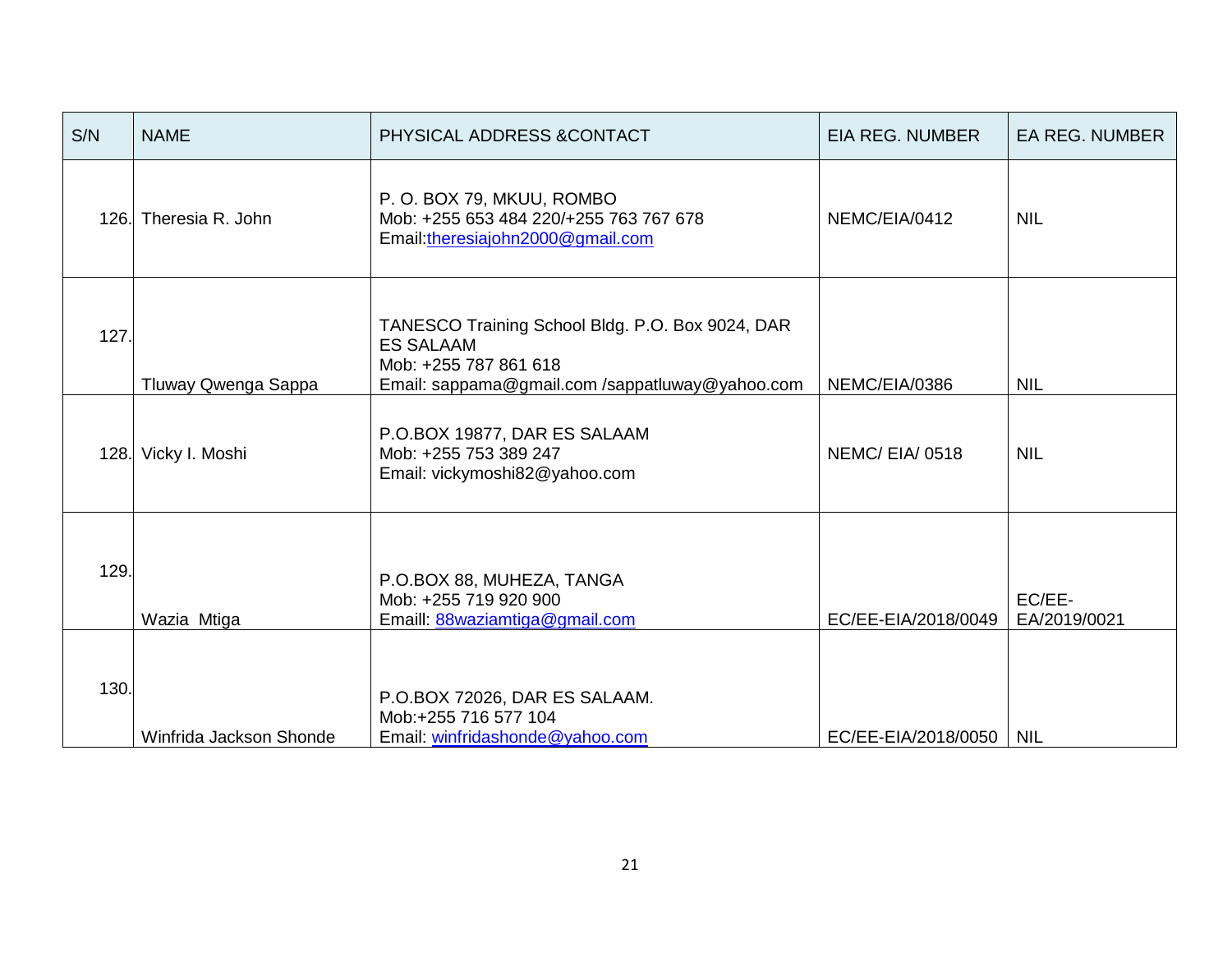| S/N  | <b>NAME</b>            | PHYSICAL ADDRESS & CONTACT                                                                       | <b>EIA REG. NUMBER</b> | <b>EA REG. NUMBER</b> |
|------|------------------------|--------------------------------------------------------------------------------------------------|------------------------|-----------------------|
| 131  | Yesaya William Kaoneka | P.O.BOX 34913, DAR ES SALAAM<br>Mob:+255 712 288 647<br>Email: mr.kaoneka@gmail.com              | NEMC/EIA/0484          | <b>NIL</b>            |
| 132. | Zainab J. Katima       | National Housing Ubungo, P.O. Box 32312<br>Mob: +255 755 673 688<br>Email: zaykatima@hotmail.com | NEMC/EA/0182           | NEMC/EA/0182          |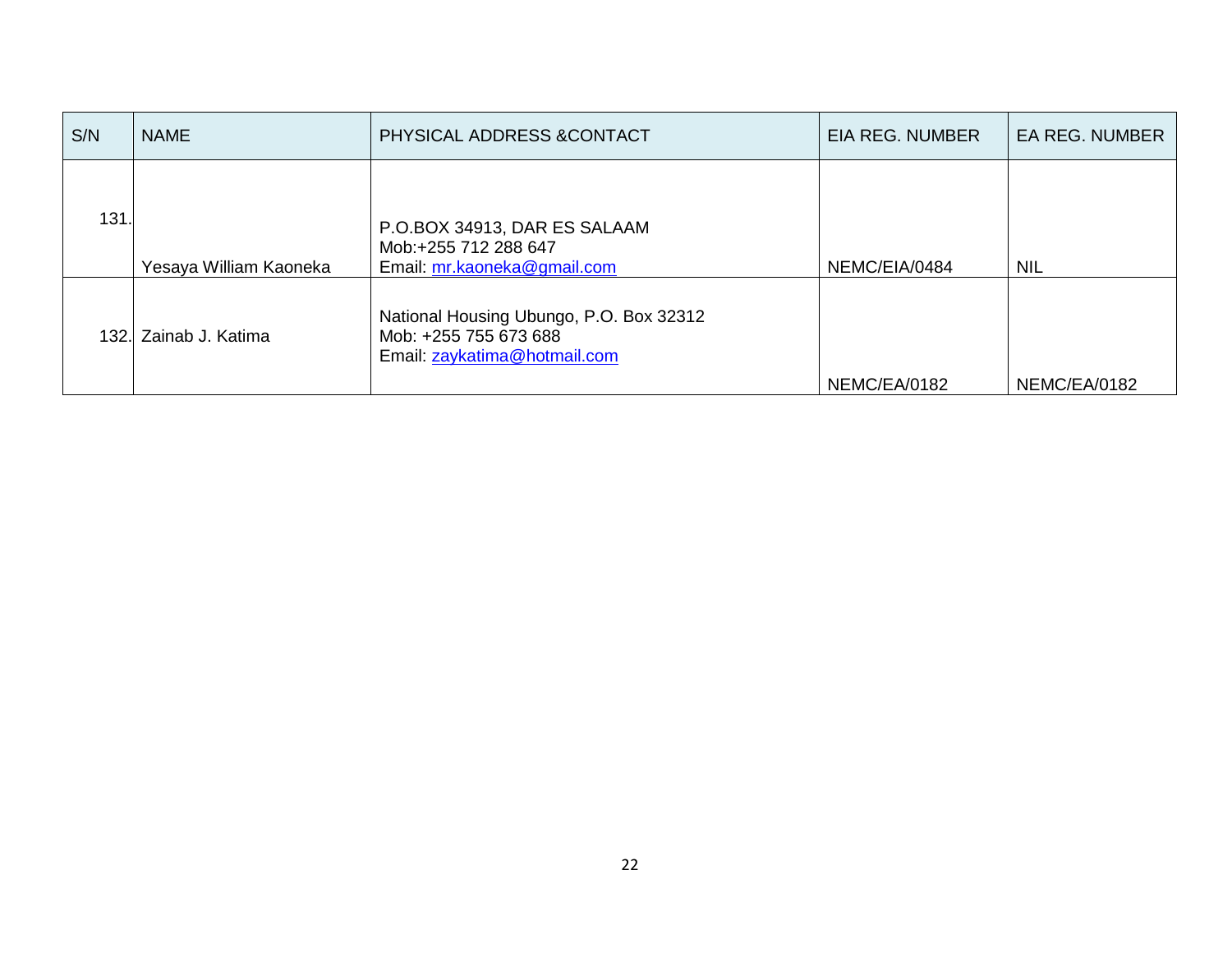## **THE LIST OF REGISTERED FIRMS OF ENVIRONMENTAL EXPERTS WHO HAVE COMPLETE SUBMISSION IS SHOWN BELOW:**

| S/N | <b>NAME</b>                                | <b>DIRECTORS</b>                                                  | PHYSICAL ADDRESS & CONTACT                                                                                                                                                 | <b>EIA REG.</b><br><b>NUMBER</b> | EA REG.<br><b>NUMBER</b> |
|-----|--------------------------------------------|-------------------------------------------------------------------|----------------------------------------------------------------------------------------------------------------------------------------------------------------------------|----------------------------------|--------------------------|
| 1.  | <b>Afrienvironment Limited</b>             | Eng Isihaka Hamisi &<br>Nicholaus Sloo<br>Tibyabo                 | House No. 581, Plot No. 590, Block F,<br>JKT Road, Salasal A, P. O. Box 32408<br><b>DAR ES SALAAM</b><br>Mob:0713 713 902/0764 054 499<br>Email:afrienvironment@gmail.com  | NEMC/EIA/0014                    | NEMC/EA/0010             |
| 2.  | Arms on Environment Ltd                    | Dr. Abubakar Salum<br>Rajabu                                      | Plot No. 2 Togo Street Kinondoni, P. O.<br>Box 19877 DAR ES SALAAM<br>Mob:+255 754 309 679/+255 655 770<br>722<br>Email: armsrajabu@yahoo.co.uk<br>/armsrajabu47@gmail.com | NEMC/EIA/0013                    | NEMC/EA/0011             |
| 3.  | <b>ASSESS Consulting Co.</b><br>Ltd        | Ojung Longdare, Dr,<br>Godwin Lema and Mrs.<br>Rosemary Kamugisha | 3rd Fl. Togo Tower Kinondoni Rd. P.O.<br>Box 14466 DAR ES SALAAM<br>Mob: +255 787 691 438<br>Email: <b>longdare@gmail.com</b>                                              | NEMC/EIA/0113                    | NEMC/EA/010              |
| 4.  | <b>Beyond Nature Limited</b>               | <b>Flourine Francis, Peter</b><br>Luena and Emmanuel<br>Francis   | P.O.BOX 31178, DAR ES SALAAM.<br>Email: info@beyond.co.tz                                                                                                                  | NEMC/EIA/0072                    | NEMC/EA/0033             |
| 5.  | <b>City Engineering Company</b><br>Limited | Anael Macha, Philipo<br>Wangwe and<br><b>Emmanuel Baya</b>        | Mbezi Beach, Shano Tower, 2nd Floor,<br>P.O. Box 71341 DAR ES SALAAM<br>Mob: +255 754 620 390/ +255 222 618<br>375<br>Email: info@cityengineering.co.tz                    | NEMC/EIA/0014                    | NEMC/EA/012              |
| 6.  | City Plan Consultants (T)<br>Ltd           | Dr. Juma Mohamed &<br>Yassin Abraham<br>Mringo                    | Mlimani Tower. 8th Floor, Sam Nujoma<br>Road, P. O. Box 72235, DAR ES<br><b>SALAAM</b><br>Mob: +255 22<br>2775312<br>Email: cityplantz@gmail.com                           | NEMC/EIA/0073                    | NEMC/EA/0032             |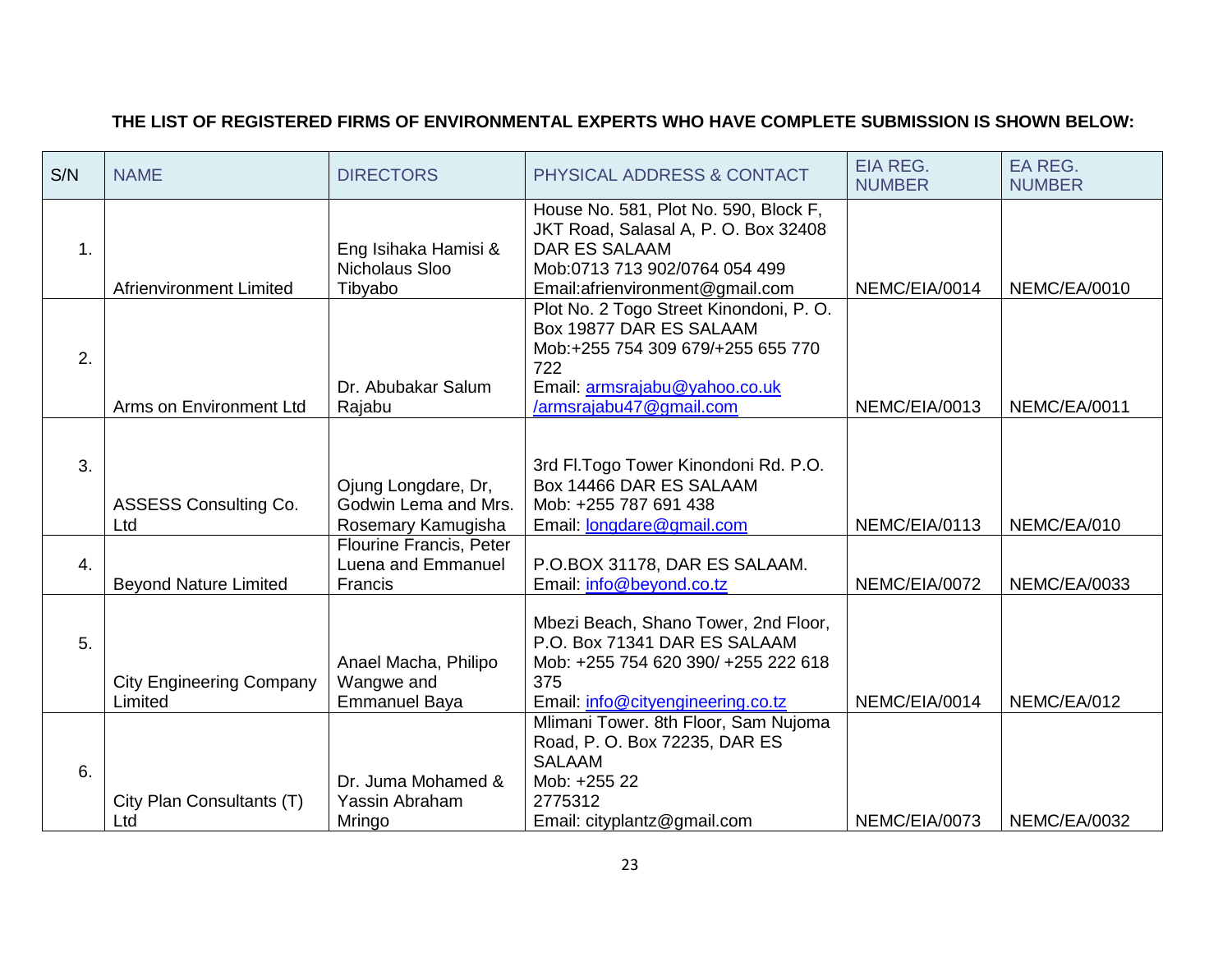| S/N              | <b>NAME</b>                                                              | <b>DIRECTORS</b>                                         | PHYSICAL ADDRESS & CONTACT                                                                                                                                  | <b>EIA REG.</b><br><b>NUMBER</b> | EA REG.<br><b>NUMBER</b> |
|------------------|--------------------------------------------------------------------------|----------------------------------------------------------|-------------------------------------------------------------------------------------------------------------------------------------------------------------|----------------------------------|--------------------------|
| $\overline{7}$ . | <b>COLBA Consulting Ltd</b>                                              | Anna Stephen Mremi &<br><b>Emmanuel Kessy</b>            | University Road, Survey Area, P.O. Box<br>60132 DAR ES SALAAM<br>Mob: +255 754 826 725<br>Email; infor@colbaconsulting.co.tz /<br>www.colbaconsulting.co.tz | NEMC/EIA/0106                    | EC/CF-<br>EA/2018/0001   |
| 8.               | COWI Tanzania Ltd                                                        | Dr. Jesper Bosse<br>Johson                               | P.O. BOX 1007 DAR ES SALAAM<br>Mob: 022 2666161<br>Email: www.cowi.co.tz                                                                                    | NEMC/EIA/0016                    | <b>NIL</b>               |
| 9.               | <b>Crescent Environmental</b><br>Management and Consult<br>(CEM) Limited | Eng, Haji Rehani,<br>Fikirini Mkali & Fatuma<br>Msuya    | Sinza B 545, Mashujaa Street, Sinza<br>Palestina, P.O. Box 2584 DAR ES<br>SALAAM.<br>Mob:+255 754/784/715 373 129<br>Email: cemcon2012@gmail.com            | NEMC/EIA/0072                    | <b>NIL</b>               |
| 10.              | Department of Safety &<br><b>Environment (DSE-</b><br>STAMICO)           | Zena Salum Kongoi<br>and Zukira Mbaraka                  | P.O.BOX 4958, DAR ES SALAAM<br>PLOT NO. 417/418 UN ROAD,<br>UPANGA.<br>Mob:<br>Email: zena.kongoi@stamico.co.tz<br>/info@stamico.co.tz                      | EIA                              | <b>NIL</b>               |
| 11               | <b>DOCH LIMITED</b>                                                      | <b>Poliect Casmir Chuwa</b><br>& John Sombiro<br>Mawalla | P.O.BOX 31871 DAR ES SALAAM<br>Mob: +255 767 301 727<br>Email: doch.limited@yahoo.com<br>/info@dochlimited.com                                              | NEMC/EIA/0052                    | <b>NIL</b>               |
| 12.              | <b>DON Consult Ltd</b>                                                   | Julius Kassano &<br><b>Fredrick Chuwa</b>                | Maji House Plot. No. 49 Bahari Beach,<br>P.O. Box 4218 DAR ES SALAAM<br>Mob: +255 712 412 132<br>Email: donconsult@bol.co.tz                                | NEMC/EIA/0037                    | <b>NIL</b>               |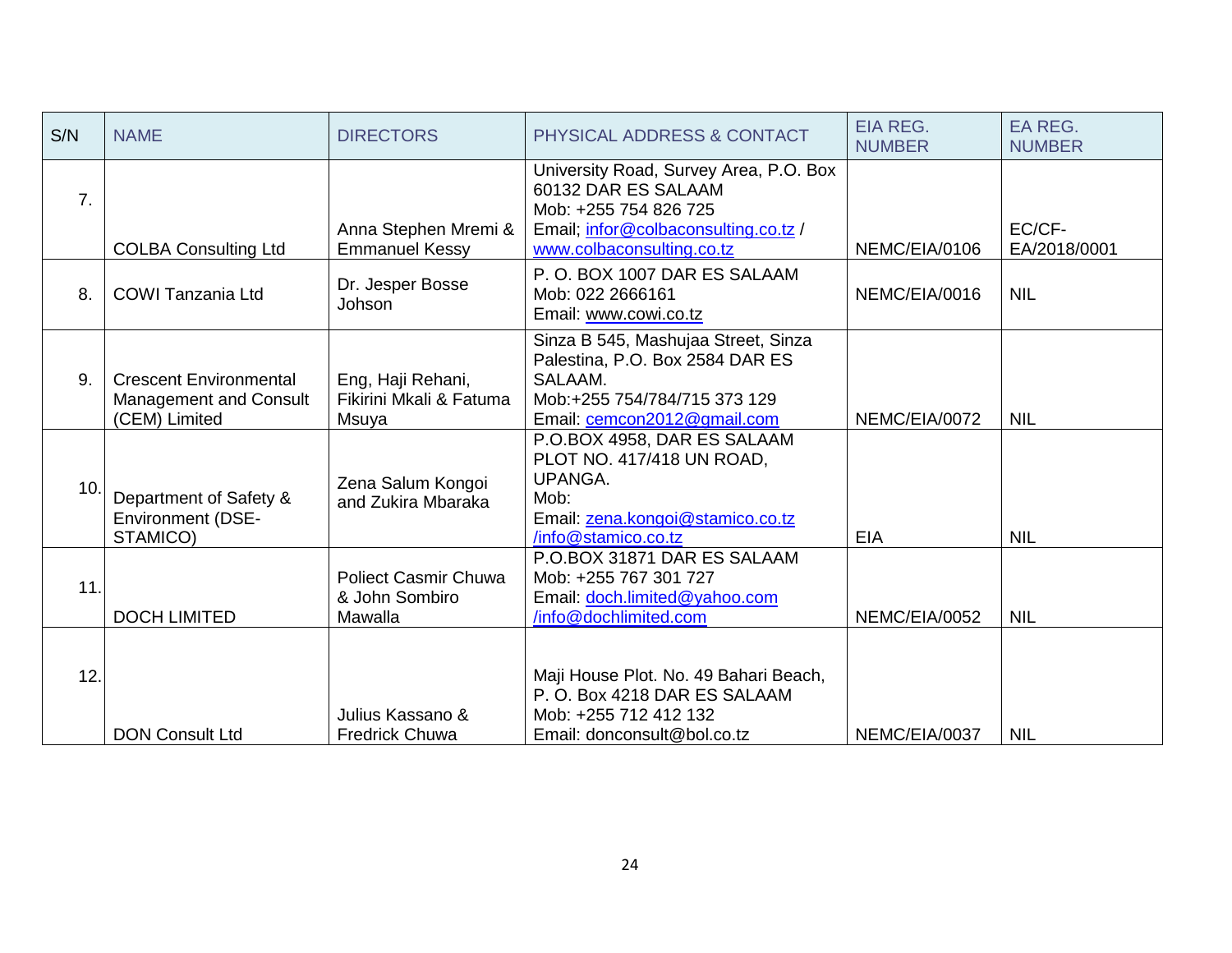| S/N | <b>NAME</b>                                       | <b>DIRECTORS</b>                                                          | PHYSICAL ADDRESS & CONTACT                                                                                                                                                      | <b>EIA REG.</b><br><b>NUMBER</b> | EA REG.<br><b>NUMBER</b> |
|-----|---------------------------------------------------|---------------------------------------------------------------------------|---------------------------------------------------------------------------------------------------------------------------------------------------------------------------------|----------------------------------|--------------------------|
| 13. | <b>Earth Environmental</b><br>Experts Pty (T) Ltd | Cassian Lushinge<br>Kahezella & Juma<br>Malunga                           | Kibo Commercial Complex, Plot No.<br>488, Block E, P.O. Box 35413 DAR ES<br><b>SALAAM</b><br>Mob: +255 686 619906<br>Email: cassian901@gmail.com<br>Web: www.3eee.co.tz         | NEMC/EIA/0017                    | NEMC/EA/0014             |
|     | 14. East Africa Resource<br>Group                 | George Sangu, Alex<br>Chambi, Anselm Silayo<br>and Bernadina Kelvin       | Mikocheni Light Industrial Area, P.O.<br>Box 35631, DAR ES SALAAM<br>Mob:+255 784 464 816<br>Email: eargcoltdtz@gmail.com                                                       | NEMC/EIA/0034                    | <b>NEMC/EA/0081</b>      |
| 15. | ECO Services (T) LTD                              | <b>EDGER MWASHA &amp;</b><br><b>SAMWELI ZAKAYO</b>                        | P.O. BOX 36086 DAR ES SALAAM<br>Mob:+255 0787 696932<br>Email: edmwasha@gmail.com                                                                                               | <b>NEMC/EIA/0056</b>             | NEMC/EIA/0044            |
| 16. | ECOTEK (T) LTD                                    | Zainab Kihunrwa                                                           | P.O. Box 3491 DAR ES SALAAM<br>Mob: +255 754 572 567<br>Email: Ismailfar8@gmail.com                                                                                             | NEMC/EIA/0054                    | NEMC/EA/0038             |
| 17. | <b>ENATA LIMITED</b>                              | Prof. Amon Vincent<br>Mbelle, Prof Godwill<br>Mrema and Barnabas<br>Marwa | Shoppers Plaza, Old Bagamoyo road<br>Plot no. 493 First Floor. P. O. Box 135<br><b>DAR ES SALAAM</b><br>Mob:+255 713 321 758/+255 764 033<br>937<br>Email: enata.2007@yahoo.com | NEMC/EIA/004                     | NEMC/EA/007              |
| 18. | ENV CONSULT (T) LTD                               | Evans Kimbi & Kanuti<br>Sirili Simba                                      | 9 Umoja Street, Block D Mbezi Beach,<br>P.O. Box 35694 DAR ES SALAAM<br>Mob:                                                                                                    | NEMC/EIA/0038                    | <b>NIL</b>               |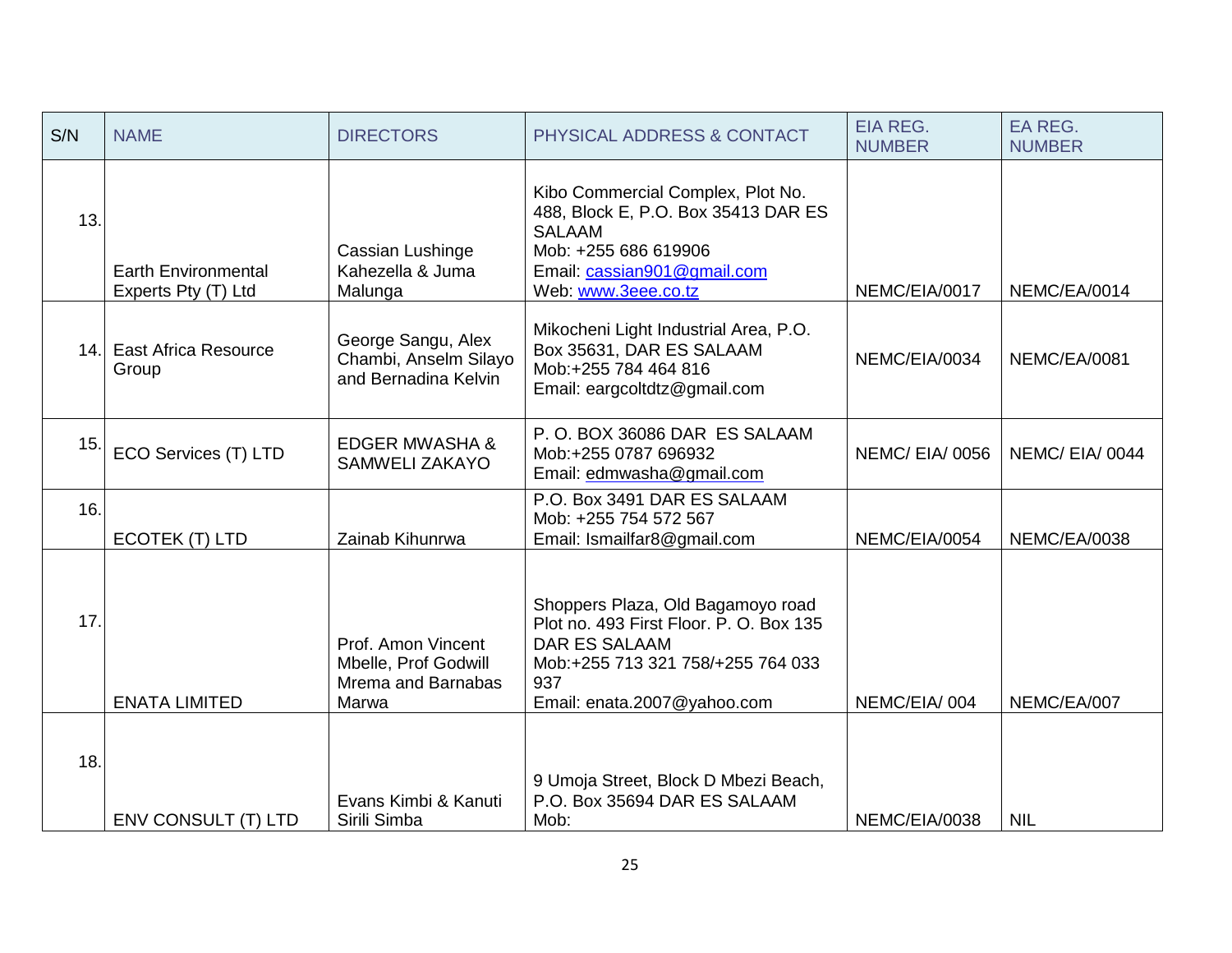| S/N | <b>NAME</b>                                               | <b>DIRECTORS</b>                                                                                               | <b>PHYSICAL ADDRESS &amp; CONTACT</b>                                                                                                                                                                | <b>EIA REG.</b><br><b>NUMBER</b> | EA REG.<br><b>NUMBER</b> |
|-----|-----------------------------------------------------------|----------------------------------------------------------------------------------------------------------------|------------------------------------------------------------------------------------------------------------------------------------------------------------------------------------------------------|----------------------------------|--------------------------|
| 19. | Enviro Integrated<br>Associated (T) Limited               | George P. Mugusi,<br>Method Emmanuel and<br>Mgina Joseph                                                       | P.O. BOX 75306 DAR ES SALAAM<br>Mob: +255 714 794 965/+255 719 652<br>216<br>Email: envialtd@gmail.com                                                                                               | NEMC/EIA/00106                   | EC/CF-<br>EA/2018/0002   |
| 20. | <b>Enviro Planners Limited</b>                            | Jamal Kiama                                                                                                    | P.O.BOX 33151, DAR ES SALAAM<br>Mob:+255 763 440 134/+255 713 440<br>134<br>Email:<br>enviroplanners.limited@gmail.com                                                                               | NEMC/EIA/0019                    | NEMC/EA/0025             |
| 21. | <b>Enviromine Consult</b><br>Limited                      | Juma Sandoka                                                                                                   | P.O.BOX 67486, DAR ES SALAAM<br>Mob: +255 765 447 151<br>Email: nsandoka@yahoo.com                                                                                                                   | NEMC/EIA/0108                    | <b>NIL</b>               |
| 22. | Environmental<br><b>BENCHMARK Consulting</b><br>Engineers | Eng. Venant<br>Rwenyagira, Mrs.<br>Experancia<br>Rwenyagira Tibasana<br>and Eng. Queene<br>Atugonza Rwenyagira | Pweza Street Branching of Sinza-Mori<br>road, plot No. 26 Block 47.<br>P.O.BOX 77222, DAR ES SALAAM.<br>Mob:+255 754/784/715 353954 & 022<br>2775058<br>Email:<br>admin@environmentalbenchmark.co.tz | NEMC/EIA/005                     | NEMC/EA/006              |
| 23. | Environmental<br><b>Consultancy Services Ltd</b>          | Beatus J. Mboya and<br>Winfrida Kimaro                                                                         | Regent estate Mikocheni, P. O. Box<br>13585 DAR ES SALAAM<br>Mob: +255 713 503 603<br>Email: beatus.mboya@yahoo.com                                                                                  | NEMC/EIA/0083                    | NEMC/EA/0027             |
| 24. | <b>Environmental Expert</b><br><b>Group Limited</b>       | Deogratius Makilika<br>and Ally Abdallah                                                                       | P.O.BOX 11640, DAR ES SALAAM<br>Mob:+255 719 935 250/+255 713 849<br>020<br>Email: enviexperts@gmail.com                                                                                             | NEMC/EIA/0039                    | NEMC/EA/0026             |
| 25. | Envirowise                                                | Lilian Rushaigo,<br>Jacklyne Rushaigo and<br>Nicholaus Mwageni                                                 | 1st Floor GAH Cplx, Victoria, P. o. box<br>8747 DAR ES SALAAM<br>Mob: +255 657 088 887/+255 712 790<br>905<br>Email: info@envirowise.co.tz                                                           | NEMC/EIA/00109                   | <b>NIL</b>               |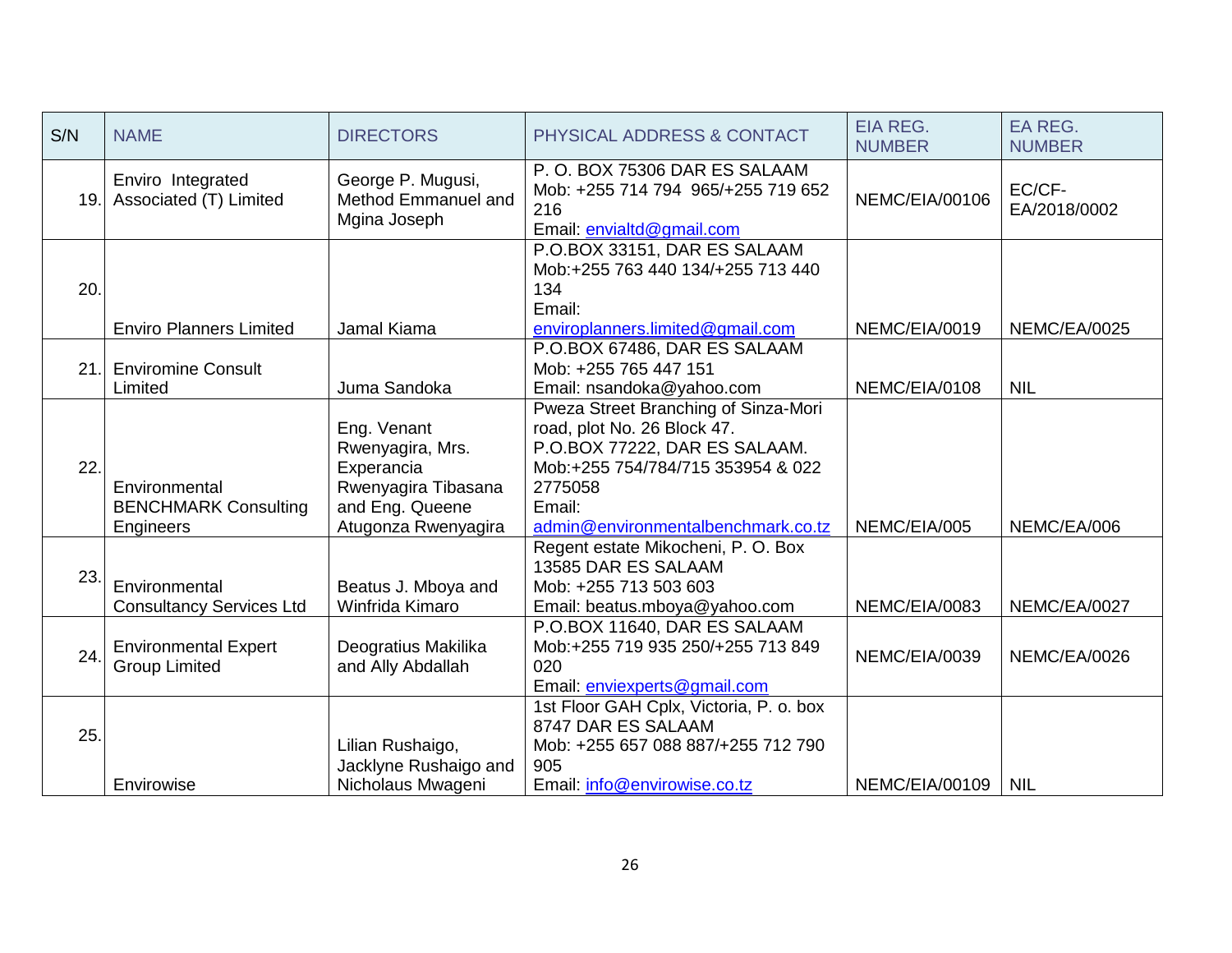| S/N | <b>NAME</b>                                                         | <b>DIRECTORS</b>                             | PHYSICAL ADDRESS & CONTACT                                                                                                            | <b>EIA REG.</b><br><b>NUMBER</b> | EA REG.<br><b>NUMBER</b> |
|-----|---------------------------------------------------------------------|----------------------------------------------|---------------------------------------------------------------------------------------------------------------------------------------|----------------------------------|--------------------------|
| 26. | <b>Envision Consulting</b><br><b>Company Limited</b>                | Mr. Abdullah Mwinyi                          | P.O. BOX 4699 DAR ES SALAAM<br>Mob: +255 713 634 888/+255 719 652<br>216<br>Email: info@envision.co.tz                                | NEMC/EIA/0041                    | NEMC/EA/0027             |
| 27. | Green Initiatives (2014)<br>Limited                                 | Musa Kuzumila<br>Ngunila and Rhoda<br>Joseph | P.O.BOX 393, DAR ES SALAAM<br>Mob: +255 754 834 032?+255 784 834<br>232<br>Email:<br>greeninitiatives2014ltd@gmail.com                | NEMC/EIA/0126                    | <b>NIL</b>               |
| 28. | Green Recycling Co.<br>Limited                                      | Martin Kitundu & Peter<br>Luena              | P.O.BOX 78408, DAR ES SALAAM<br>Mob: +255 622 672 672<br>Email: info@greenrecyclingtz.com                                             | NEMC/EIA/0024                    | EC/CF-<br>EA/2018/0003   |
| 29. | Harmonic Biosphere<br>Company Itd                                   | Linda Madete                                 | P.O. BOX 106034 DAR ES SALAAM<br>Mob: +255 754 591 849<br>Email:<br>munishi.p.k@harmonicbiosphere.com                                 | NEMC/EIA/0057                    | <b>NIL</b>               |
| 30. | Jomesh Resources (T) Ltd                                            | <b>Meshack Osiah</b>                         | P.O. BOX 11032 DAR ES SALAAM<br>Mob: 0754 562 770/0717 378 462<br>Email: jomeshresources@gmail.com<br>/meshackosiah@gmail.com         | NEMC/EIA/0113                    | <b>NIL</b>               |
| 31. | <b>JSB ENVI-Dep Limited</b>                                         | Prof. Jamidu Katima &<br>Ms. Saada K. Juma   | National Housing Ubungo, P.O. Box<br>32312 DAR ES SALAAM<br>Mob: +255 757 768 737<br>Email: info@jsbenvidep.com<br>/envidep@gmail.com | NEMC/EIA/0027                    | NEMC/EA/0018             |
| 32. | <b>JUZA General Supplies</b><br>and Consultancy Services<br>Limited | Mahija Waziri                                | P.O.BOX 104404, DAR ES SALAAM<br>Mob:0767 375745/0713 375 745<br>Email: juzaconsultancy@gmail.com                                     | NEMC/EIA/0093                    | NEMC/EA/0022             |
| 33. | <b>KASKIM COMPANY LTD</b>                                           | George J. Kimaro                             | Plot No. 887, Sinza A, P.O. Box 31121<br><b>DAR ES SALAAM</b><br>Mob:+255 713 449 309<br>Email: kaskim_co@yahoo.com                   | NEMC/EIA/0083                    | <b>NEMC/EA/0029</b>      |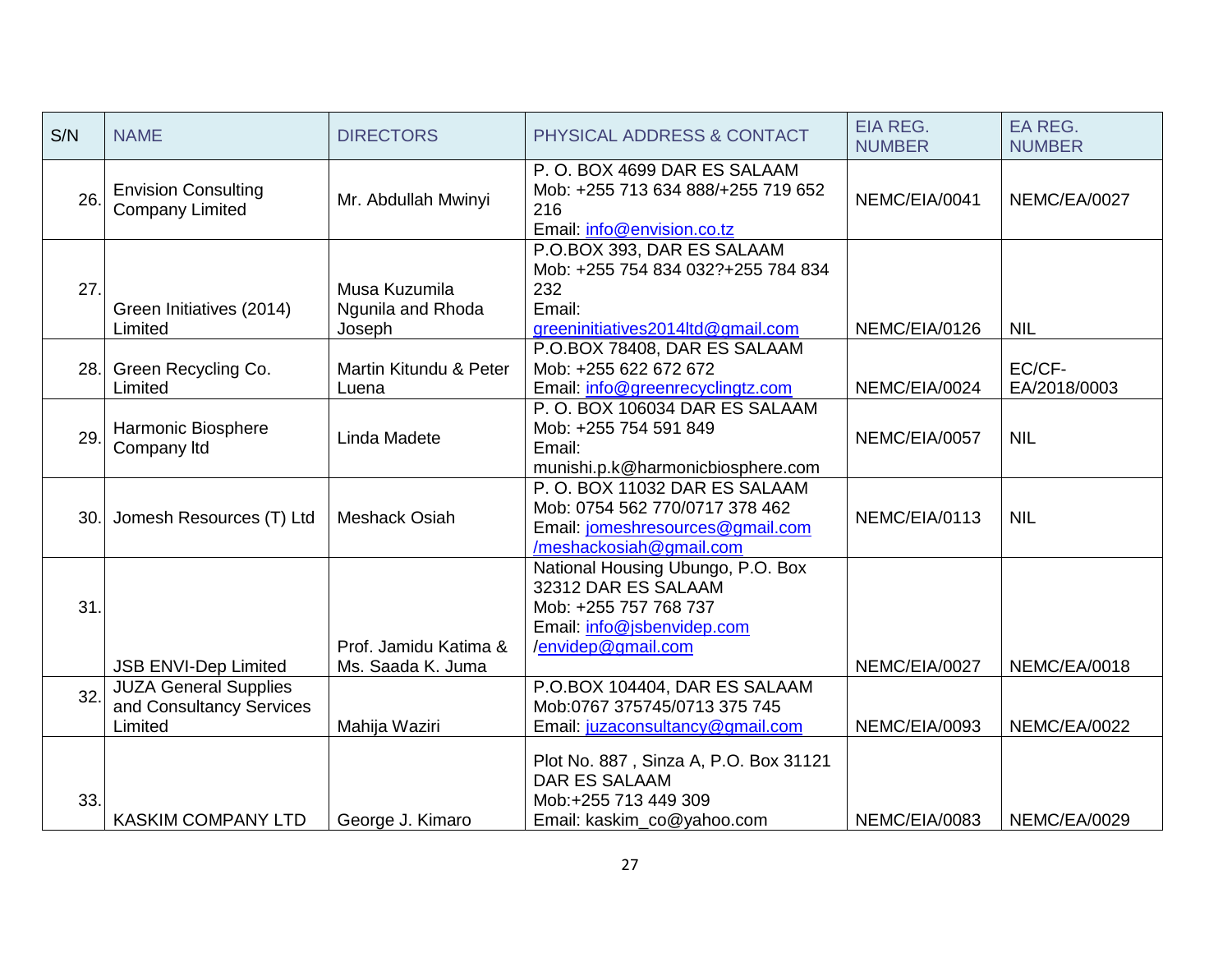| S/N | <b>NAME</b>                                                                            | <b>DIRECTORS</b>                                                                       | PHYSICAL ADDRESS & CONTACT                                                                                                                                     | <b>EIA REG.</b><br><b>NUMBER</b> | EA REG.<br><b>NUMBER</b> |
|-----|----------------------------------------------------------------------------------------|----------------------------------------------------------------------------------------|----------------------------------------------------------------------------------------------------------------------------------------------------------------|----------------------------------|--------------------------|
| 34. | <b>KIMSONS Limited</b>                                                                 | Nanai K. Nanai &<br>Pendo Laseko                                                       | P.O. BOX 36150, DAR ES SALAAM<br>Mob: +255 652 000 795/ +255 767 000<br>680/+255 738 832 605<br>Email:kimsonltd@gmail.com                                      | <b>NEMC/EIA/0028</b>             | <b>NIL</b>               |
| 35. | Legendary International<br>(LIL) Litd                                                  | Kamugenyi P.<br>Luteganya, Frederick<br>Rugiga, Ignace Mcharo<br>and Hamdun Mansur     | P.O. BOX 42726 DAR ES SALAAM<br>Mob:+255 784 302 464/+255 786 432<br>503<br>Email:<br>legendaryinternational2010@gmail.com                                     | NEMC/EIA/0029                    | NEMC/EA/0019             |
| 36. | <b>MANOS Envir &amp;</b><br><b>Construction Services</b><br><b>Engineering Limited</b> | Manti N. Michael &<br>Frank Kiunga                                                     | Plot No. 369, Sinza C, Ubungo,<br>Opposite Law School of Tanzania<br>P.O.BOX 39899 DARES SALAAM<br>Mob: +255 754 825 363<br>Email: manti198@gmail.com          | NEMC/EIA/00113                   | NEMC/EA/0003             |
| 37. | MDJ & E Environmental<br><b>Engineering Consultancy</b><br>Co. Ltd                     | Eng. Prof. Mengiseny<br>Kaseva & Dialista<br>Kirenga                                   | Josam House, Plot No. 16, Coca Cola<br>Road, Mikocheni, P.O. Box 35809 DSM                                                                                     | NEMC/EIA/0060                    | <b>NIL</b>               |
| 38. | <b>Mhandisi Consulting</b><br>Engineers and<br><b>Environmental Consultant</b>         | <b>Emmanuel Benedictor</b><br>& Patrick Isaya Kasera                                   | P.O. BOX 12965 DAR ES SALAAM<br>Mob: +255 715 260 418<br>Email: info@mhandisi.com                                                                              | NEMC/EIA/0661                    | <b>NIL</b>               |
| 39. | <b>MTL Consulting Company</b><br>Ltd                                                   | Dr. Willison Kaguga<br>Mutugwaba, Mr. John-<br>bosco Tinyebwa & Mr.<br>Rogers Magayane | P.O. BOX 77894 DAR ES SALAAM<br>Mob: +255 784 309 251 / +255 757 360<br>225<br>Email: wmutagwaba@mtlconsulting-<br>tz.com / emasasila@mtlconsulting-<br>tz.com | NEMC/EIA/0031                    | NEMC/EA/0012             |
| 40. | <b>NACO Consult Ltd</b>                                                                | Menance Jonathan &<br>Wazia Mtiga                                                      | P.O.BOX 2691, DAR ES SALAAM<br>Mob: +255 755 059 015<br>Email: jmangasin@gmail.com                                                                             | <b>NIL</b>                       | EC/CF-<br>EA/2019/0003   |
| 41  | <b>NAK Consultancy Limited</b>                                                         | Pamela N. Mutabazi &<br>Carolyne Rakambeiya                                            | P.O.BOX 34345, DAR ES SALAAM<br>Mob: +255 685 644 517<br>Email: info@nakconsultancy.com                                                                        | NEMC/EIA/00114                   | <b>NIL</b>               |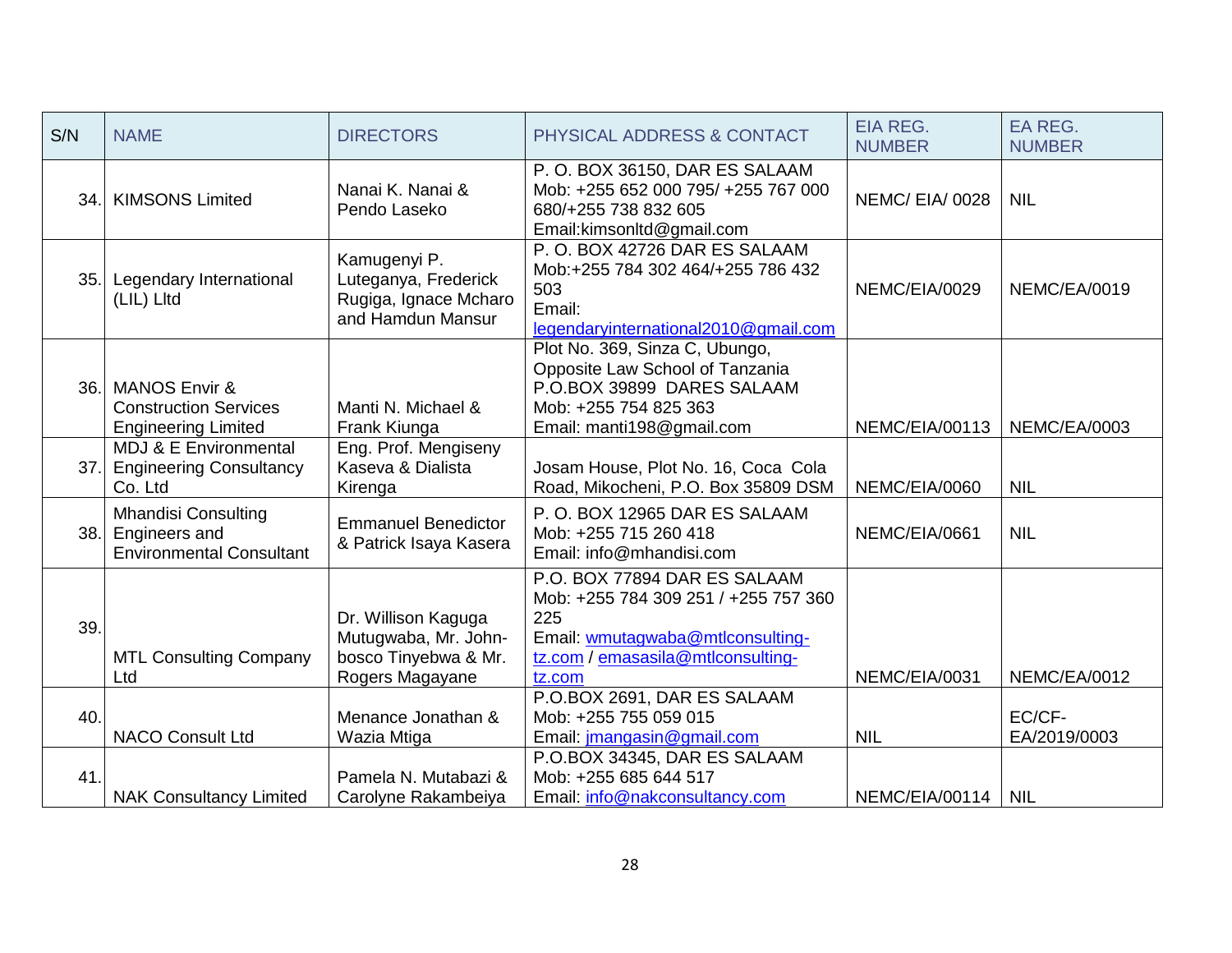| S/N | <b>NAME</b>                                                                      | <b>DIRECTORS</b>                                                | PHYSICAL ADDRESS & CONTACT                                                                                                                                                            | <b>EIA REG.</b><br><b>NUMBER</b> | <b>EA REG.</b><br><b>NUMBER</b> |
|-----|----------------------------------------------------------------------------------|-----------------------------------------------------------------|---------------------------------------------------------------------------------------------------------------------------------------------------------------------------------------|----------------------------------|---------------------------------|
| 42. | <b>Natural World Consultancy</b>                                                 | <b>Philemon Charles</b><br>Nyaluanda                            | P.O.BOX 6840, Buzuruga Plaza No.<br>210, Nyakato area, Mwanza.<br>Mob: +255 757 034 675<br>Email: naturalworldconsults@gmail.com                                                      | NEMC/EIA/0130                    | NEMC/EA/1117                    |
| 43. | Network for Water and<br>Sanitation (T) Ltd                                      | <b>Griphin Rutta</b><br>Symhorian                               | Plot No 49, Maji House, P.O. Box<br>95843 DAR ES SALAAM<br>Mob: +255 736 200 436<br>Email: info@netwastz.com                                                                          | NEMC/EIA/0045                    | <b>NIL</b>                      |
| 44. | Ngela Tanzania<br>Environmental<br><b>Management Company</b><br>Limited (NTEMCL) | Angela Malisa & Mirian<br>Malisa                                | Sinza Block "E" House No. 701,<br>Nungunungu St. Ubungo Municipality,<br>P.O.Box 77257 DAR ES SALAAM<br>Mob: +255 784 703 350 / +255 653 634<br>257<br>Email: ngelatanzania@gmail.com | NEMC/EIA/00115                   | NEMC/EA/0012                    |
| 45. | NIMETA Consult (T) LTD                                                           | Eng. Taseni Emmanuel                                            | Lumumba Street/Morogoro Road, 3rd<br>Floor, Plot No. 13, Block 65 Ilala, DAR<br><b>ES SALAAM</b><br>Mob: 0754 386 756/0754 366 067<br>Email:nimeta@nimetaconsult.co.tz                | NEMC/EIA/009                     | NEMC/EA/003                     |
| 46. | NORPLAN Tanzania LTD                                                             | Exaud Mushi, Mustafa<br>Suluo, Emmy Samweli<br>& Musa Nyamsigwa | Plot No. 92, House No. 20 Warioba<br>Street, Mikocheni B, Box 2820, DAR ES<br><b>SALAAM</b><br>Mob:+255 22 2780183/2780742<br>Email:admin@norplan.co.tz                               | NEMC/EIA/0031                    | NEMC/EA/0021                    |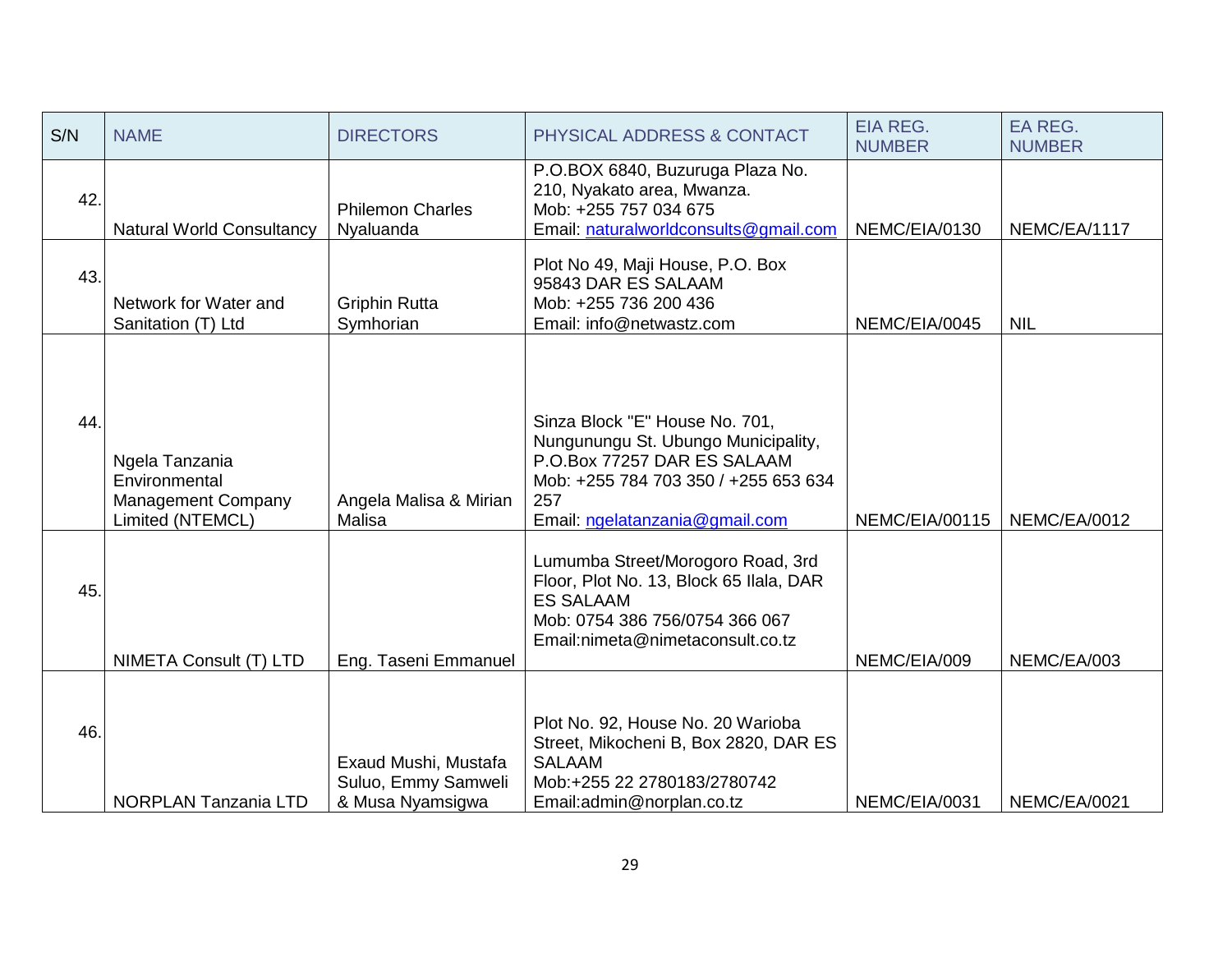| S/N | <b>NAME</b>                                                    | <b>DIRECTORS</b>                                    | PHYSICAL ADDRESS & CONTACT                                                                                                                                                                                                           | <b>EIA REG.</b><br><b>NUMBER</b> | EA REG.<br><b>NUMBER</b> |
|-----|----------------------------------------------------------------|-----------------------------------------------------|--------------------------------------------------------------------------------------------------------------------------------------------------------------------------------------------------------------------------------------|----------------------------------|--------------------------|
| 47. | Paulsam Geo Engineering<br>Company Ltd                         | Eng. Paul S. Gongo                                  | P.O. BOX 70812 DAR ES SALAAM<br>Mob: +255 22 2668969/+255 755 561<br>188/+255 715 365 862<br>Email:<br>info@paulsamgeoengineering.co.tz<br>/piliseleman@gmail.com<br>/paulgongo@gmail.com<br>Web:<br>www.paulsamgeoengineering.co.tz | NEMC/EIA/0046                    | NEMC/EA/0031             |
| 48. | <b>PROWAT Consult Limited</b>                                  | Ezekia Mtweve &<br><b>Dennis Dismas</b>             | Uchumi Project Blg, Plot No. 458 B, P.<br>O. Box 35723, DAR ES SALAAM<br>Mob: +255 784 021 430<br>Email: prowatconsult@gmail.com                                                                                                     | NEMC/EIA/0024                    | <b>NEMC/EA/0001</b>      |
| 49. | Resources Insight<br>Consultancy                               | Joseph G. Lumeya                                    | P.O. BOX 1699 ARUSHA<br>Mob:+255 755 078 800/+255 768 575<br>774<br>Email:resourcesinsight@gmail.com                                                                                                                                 | NEMC/EIA00116                    | NEMC/EA/1111             |
| 50. | <b>ROM Africa Engineering</b><br><b>Services Limited</b>       | Rose Mayembe                                        | P.O. Box 167 DAR ES SALAAM<br>Shamo Tower, 2nd Floor<br>Mob: 0717 502 650<br>Email: info@romengineering.co.tz                                                                                                                        | NEMC/EA/1120                     | <b>NIL</b>               |
| 51. | <b>Rural Natures and</b><br>Environmental<br>Resources Co. Ltd | <b>Godfrey Martin</b><br>Mkumbo & Martin<br>Kitundu | P.O.BOX 78408, DAR ES SALAAM<br>Mob; +255 22 2761487<br>Email: info@runerconsult.co.tz                                                                                                                                               | NEMC/EIA/0032                    | <b>NIL</b>               |
| 52. | Safework & Environment<br><b>Consultants Limited</b>           | Aristides Medard &<br>Muganyizi Seliudi             | Ibacon House, Ikungi Street, Kinondoni<br>"B" BOX 33914 DAR ES SALAAM<br>Mob: +255 744 272 428<br>Email: info@sweconsultants.co.tz                                                                                                   | NEMC/EIA/0099                    | NEMC/EA/1112             |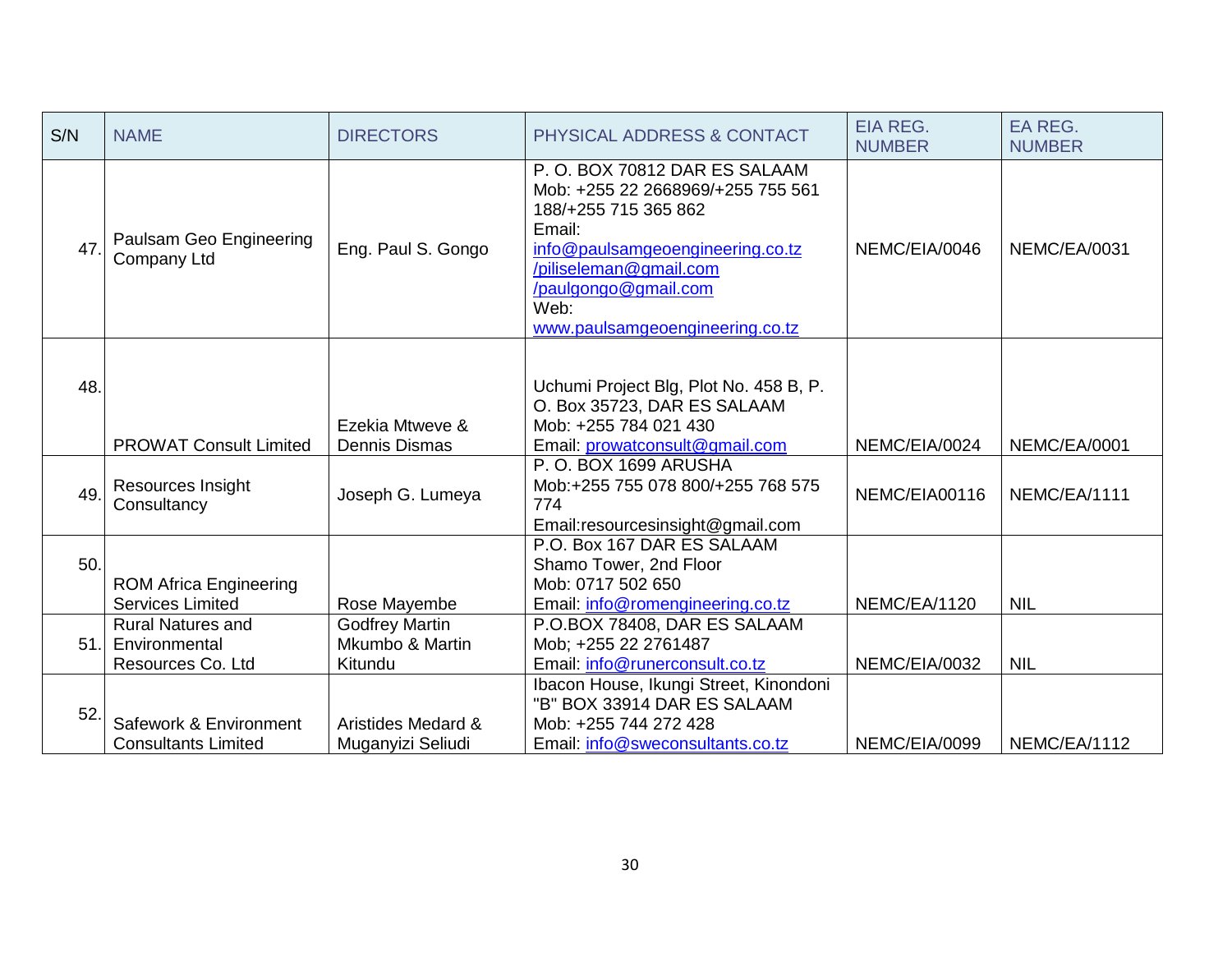| S/N | <b>NAME</b>                                | <b>DIRECTORS</b>                                         | PHYSICAL ADDRESS & CONTACT                                                                                                                                       | <b>EIA REG.</b><br><b>NUMBER</b> | EA REG.<br><b>NUMBER</b> |
|-----|--------------------------------------------|----------------------------------------------------------|------------------------------------------------------------------------------------------------------------------------------------------------------------------|----------------------------------|--------------------------|
| 53. | SHEQ CONSULT (T) LTD                       | DR. NOAH MKULA &<br>MR. BERLISON<br><b>ANDREW</b>        | P.O. BOX 3930 DAR ES SALAAM<br>Mob: +255 715 753 075/+255 754 817<br>734<br>Email:sheq.consult6@gmail.com /<br>info@sheqconsult.co.tz                            | NEMC/EIA/010                     | NEMC/EA/002              |
| 54. | <b>SILCOM Company Limited</b>              | Silvester William<br>Mmasi & Colman<br>Sebastian Massawe | Mwenge Mpakani, Sam Nuoma Road,<br>Plot 588, P.O. Box 22480, DAR ES<br><b>SALAAM</b><br>Mob:+255 717 140 130<br>Email: mmasilvester@gmail.co<br>m                | NEMC/EIA/0132                    | <b>NIL</b>               |
| 55. | Sphere Envirotech &<br>Engineering (T) Ltd | ALEXANDER MARWA                                          | P.O. BOX 63051 DAR ES SALAAM<br>Mob: +255 784 401 596/<br>+255 754 524 799<br>Email: sphere.envirotech@gmail.com<br>alex.marwa@gmail.com                         | NEMC/EIA/00100                   | NEMC/EA/0018             |
| 56. | <b>STEM Consult (T) Ltd</b>                | Stanley Mrope &<br>Kiwango Emmanuel M.                   | Plot No. 308/ HSE Sinza Mori,<br>Kinondoni, P.O. Box 34780, DAR ES<br><b>SALAAM</b><br>Mob: +255 717 320 208/+255 743 320<br>208<br>Email: stemconsult@yahoo.com | NEMC/EIA/00117                   | NEMC/EA/1113             |
| 57. | <b>Sustainability Associates</b>           | Kayonko Juma<br>Kayonko                                  | 10 <sup>th</sup> Floor, Mawasiliano Tower, 20 Sam<br>Nujoma road, P. O.Box 30, Dar es<br>salaam<br>Mob:+255 754 616 700<br>Email: kayonkoj@gmail.com             | NEMC/EIA/0025                    | NEMC/EA/0017             |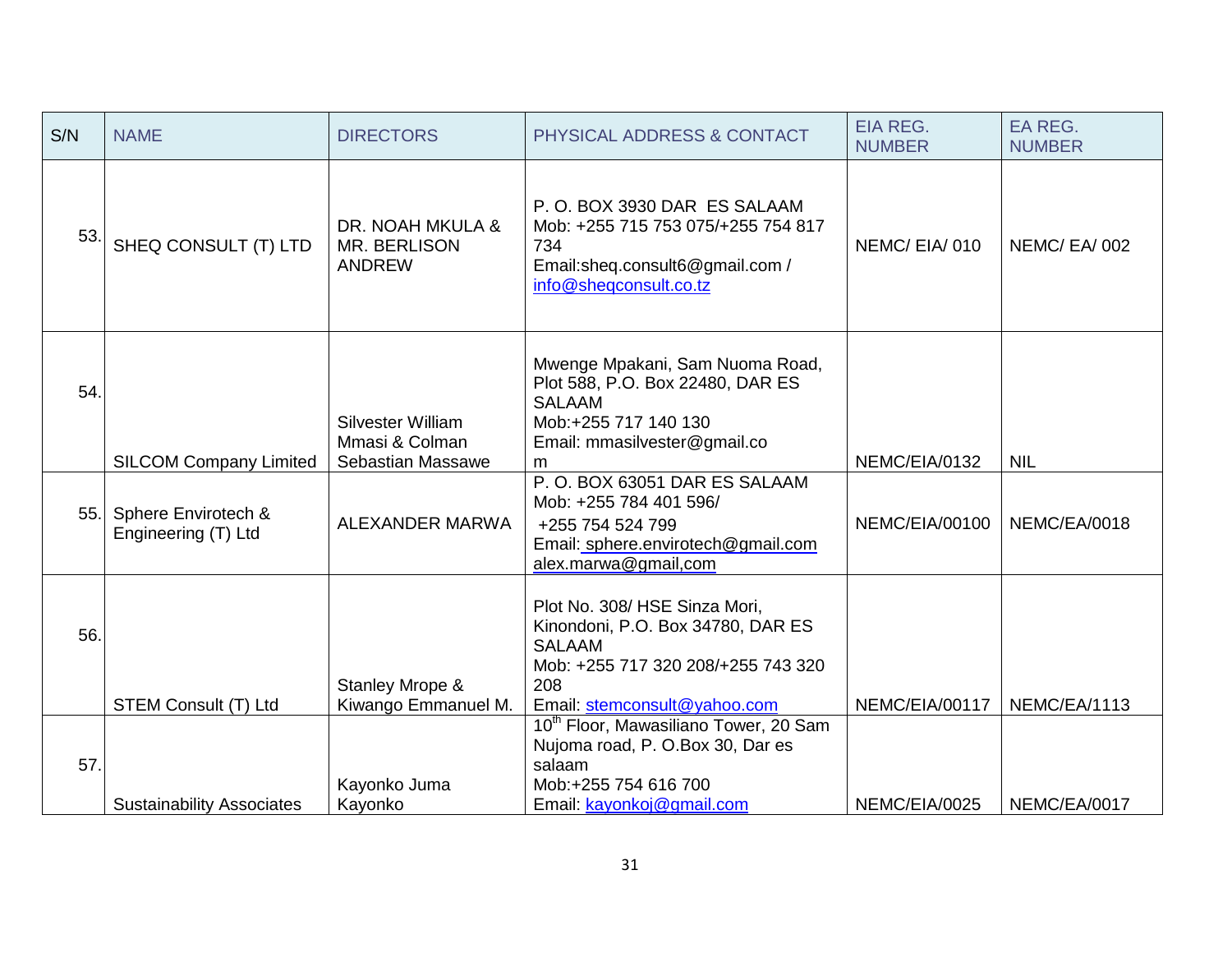| S/N | <b>NAME</b>                                                      | <b>DIRECTORS</b>                                                   | PHYSICAL ADDRESS & CONTACT                                                                                                                                                   | <b>EIA REG.</b><br><b>NUMBER</b> | <b>EA REG.</b><br><b>NUMBER</b> |
|-----|------------------------------------------------------------------|--------------------------------------------------------------------|------------------------------------------------------------------------------------------------------------------------------------------------------------------------------|----------------------------------|---------------------------------|
| 58. | <b>TANSHEQ LIMITED</b>                                           | <b>ENG GWAKISA</b><br><b>MWAKYUSA AND</b><br><b>LUSAKO RAPHAEL</b> | P.O. BOX 63051 DAR ES SALAAM<br>Mob: 022 2700864<br>Email: info@tansheq.com or<br>tansheq@gmail.com                                                                          | NEMC/EIA/0034                    | <b>NEMC/EA/0022</b>             |
| 59. | Tanzania Intergrated<br>Environmental<br>Management Limited-TIEM | Mahija Waziri                                                      | P.O. BOX 104404 DAR ES SALAAM<br>MOB: +255 759 633 937<br>Email: info@tiemtz.co.tz                                                                                           | NEMC/EIA/0052                    | NEMC/EA/0081                    |
| 60  | <b>TBA Engineering</b><br><b>Consulting Firm</b>                 | Eng. Mtapuli Juma                                                  | Chief Executive, P.O.BOX 9542, DAR<br><b>ES SALAAM</b><br>Tel: 022 2117114 & 2122163<br>Email: ce@tba.go.tz                                                                  | NEMC/EIA/0134                    | <b>NIL</b>                      |
| 61. | <b>TRES Consult (T) Limited</b>                                  | Bashiru Abdul Hassani<br>and Abel Sikaona                          | TRES House, Plot 236/1 TRA Road,<br>Mwenge Area, P. O. Box 31155, DAR<br><b>ES SALAAM</b><br>Mob: +255 713 425 442 / +255 713 504<br>157<br>Email: tresconsultants@gmail.com | NEMC/EIA/0113                    | NEMC/EA/001                     |
| 62. | Ujamaa Impex Co Ltd                                              | Eng. Elizabeth Nkini &<br>Shabani R. Malipula                      | 3rd Floor Coronation House, APPt No.<br>102, Azikiwe /Samora Avenue P.O.<br>Box78833 DAR ES SALAAM<br>Mob: +255 658 765911<br>Email: mallipulasr2006@yahoo.com               | NEMC/EIA/0047                    | NEMC/EA/0212                    |
| 63. | <b>UNITEC Civil Consultant</b>                                   | <b>PASCHAL</b><br><b>CHRISOGONI</b>                                | P.O. BOX 32507 DAR ES SALAAM<br>Mob: +255 766 143 881 /+255 684 117<br>084<br>Email:masoghwe@yahoo.com                                                                       | NEMC/EIA/0371                    |                                 |